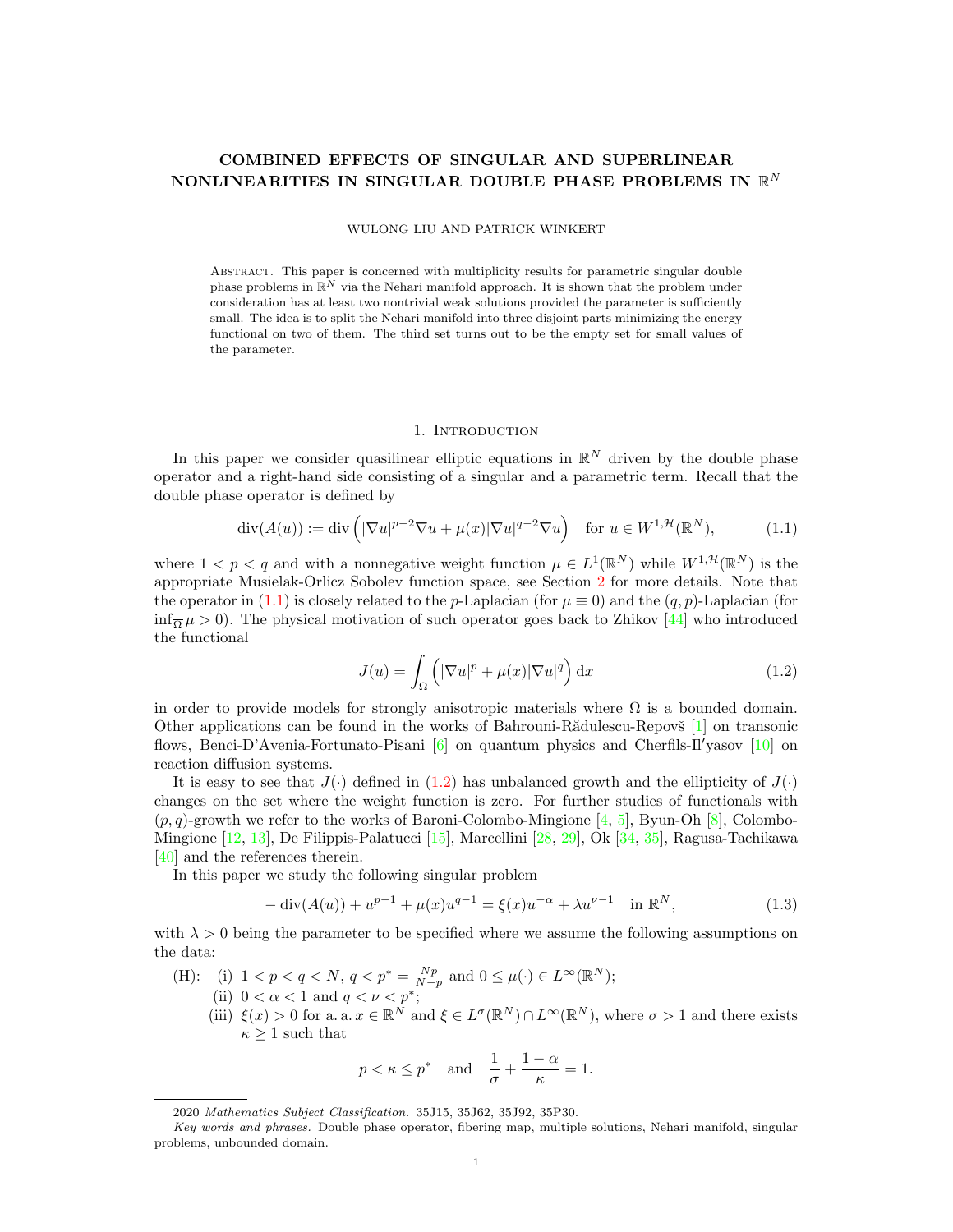We call a function  $u \in W^{1,\mathcal{H}}(\mathbb{R}^N)$  a weak solution of problem  $(1.3)$  if  $\xi(\cdot)u^{-\alpha}v \in L^1(\mathbb{R}^N)$ ,  $u > 0$  for a. a.  $x \in \mathbb{R}^N$  and if

$$
\int_{\mathbb{R}^N} \left( |\nabla u|^{p-2} \nabla u + \mu(x) |\nabla u|^{q-2} \nabla u \right) \cdot \nabla v \, dx + \int_{\mathbb{R}^N} \left( u^{p-1} + \mu(x) u^{q-1} \right) v \, dx
$$
\n
$$
= \int_{\mathbb{R}^N} \xi(x) u^{-\alpha} v \, dx + \lambda \int_{\mathbb{R}^N} u^{\nu-1} v \, dx \tag{1.4}
$$

<span id="page-1-0"></span>is satisfied for all  $v \in W^{1,\mathcal{H}}(\mathbb{R}^N)$ . It is easy to see that the definition of a weak solution in [\(1.4\)](#page-1-0) is well-defined. The corresponding energy functional  $\Psi_{\lambda}: W^{1,\mathcal{H}}(\mathbb{R}^{N}) \to \mathbb{R}$  for problem  $(1.3)$  is given by

$$
\Psi_{\lambda}(u) = \frac{1}{p} \|u\|_{1,p}^p + \frac{1}{q} \left( \|\nabla u\|_{q,\mu}^q + \|u\|_{q,\mu}^q \right) - \frac{1}{1-\alpha} \int_{\mathbb{R}^N} \xi(x)|u|^{1-\alpha} \, \mathrm{d}x - \frac{\lambda}{\nu} \|u\|_{\nu}^{\nu}.
$$

Our main result reads as follows.

<span id="page-1-1"></span>**Theorem 1.1.** Let hypotheses (H) be satisfied. Then there exists  $\lambda^* > 0$  such that for all  $\lambda \in (0, \lambda^*)$  problem  $(1.3)$  has at least two weak solutions  $u^*, v^* \in W^{1,\mathcal{H}}(\mathbb{R}^N)$  such that  $\Psi_{\lambda}(u^*)$  $0 < \Psi_{\lambda}(v^*).$ 

The idea in the proof of Theorem [1.1](#page-1-1) is the usage of the so-called Nehari manifold which is defined by

$$
\mathcal{N}_{\lambda} = \left\{ u \in W^{1, \mathcal{H}}(\mathbb{R}^{N}) \setminus \{0\} \, : \, \|u\|_{1, p}^{p} + \|\nabla u\|_{q, \mu}^{q} + \|u\|_{q, \mu}^{q} = \int_{\mathbb{R}^{N}} \xi(x)|u|^{1-\alpha} \, \mathrm{d}x + \lambda \|u\|_{\nu}^{p} \right\}.
$$

We point out that  $\mathcal{N}_{\lambda}$  contains all nontrivial weak solutions of problem [\(1.3\)](#page-0-2) but  $\mathcal{N}_{\lambda}$  is smaller than the whole space  $W^{1,\mathcal{H}}(\mathbb{R}^N)$ . We are going to split  $\mathcal{N}_{\lambda}$  into three disjoint parts and the minimizers of two of them provide us the two different weak solutions. The third set turns out to be the empty set.

This method was introduced by Nehari [\[32,](#page-13-12) [33\]](#page-13-13) and turned into a very powerful tool in order to find solutions for differential equations, especially when no regularity theory exists as it is the case for our problem. We refer to Szulkin-Weth [\[41\]](#page-14-3) for a nice introduction to this technique.

To the best of our knowledge this is the first work dealing with a singular double phase problem on the whole of  $\mathbb{R}^N$ . The motivation of the paper comes from a recent work of Liu-Dai-Papageorgiou-Winkert [\[27\]](#page-13-14) who studied a similar problem but on bounded domains  $\Omega \subseteq \mathbb{R}^N$ and solutions in the space  $W_0^{1, H}(\Omega)$ . In our setting, the situation is different because we do not have simple embeddings of the form  $L^{s_1}(\mathbb{R}^N) \hookrightarrow L^{s_2}(\mathbb{R}^N)$  for  $s_2 \leq s_1$  due to the unboundedness of the domain. Instead we need to strengthen the hypotheses on  $\xi(\cdot)$ , see (H)(iii). On the other hand, since we do not use an equivalent norm as it is the case in [\[27\]](#page-13-14), we were able to relax the assumptions on the weight function  $\mu(\cdot)$  and also on the exponents p and q. Indeed, in [\[27\]](#page-13-14) it is supposed that  $\mu \in C^{0,1}(\overline{\Omega})$  while we only need  $\mu$  to be bounded. Moreover, the condition

<span id="page-1-2"></span>
$$
\frac{q}{p} < 1 + \frac{1}{N} \tag{1.5}
$$

is required in [\[27\]](#page-13-14) which was used for the first time by Baroni-Colombo-Mingione  $[4, \text{see } (1.8)]$  $[4, \text{see } (1.8)]$  in order to obtain regularity results of local minimizers for double phase integrals. The condition is needed, for instance, for the density of smooth functions in suitable Musielak-Orlicz Sobolev spaces. In our paper it is enough to suppose that  $q < p^*$  which is weaker than inequality [\(1.5\)](#page-1-2).

Existence results for singular double phase problems on bounded domains have only been done in few recent works. Chen-Ge-Wen-Cao [\[9\]](#page-13-15) treated the problem

$$
-\operatorname{div}\left(|\nabla u|^{p-2}\nabla u + \mu(x)|\nabla u|^{q-2}\nabla u\right) = b(x)|u|^{-\vartheta - 1}u + \lambda f(x, u) \quad \text{in } \Omega, \quad u = 0 \quad \text{on } \partial\Omega,
$$

where  $0 < \vartheta < 1$  and f is a Caratheodory function. It is shown that the problem has at least one weak solution with negative energy. Singular Finsler double phase problems have been recently studied by Farkas-Winkert [\[18\]](#page-13-16) where the existence of a weak solution to the problem

$$
-\operatorname{div}\left(F^{p-1}(\nabla u)\nabla F(\nabla u) + \mu(x)F^{q-1}(\nabla u)\nabla F(\nabla u)\right) = u^{p^*-1} + \lambda\left(u^{q-1} + g(u)\right) \quad \text{in } \Omega,
$$

with  $u = 0$  on  $\partial\Omega$  is shown by applying variational tools, while  $(\mathbb{R}^N, F)$  stands for a Minkowski space. This work was extended to singular Finsler problems with nonlinear boundary condition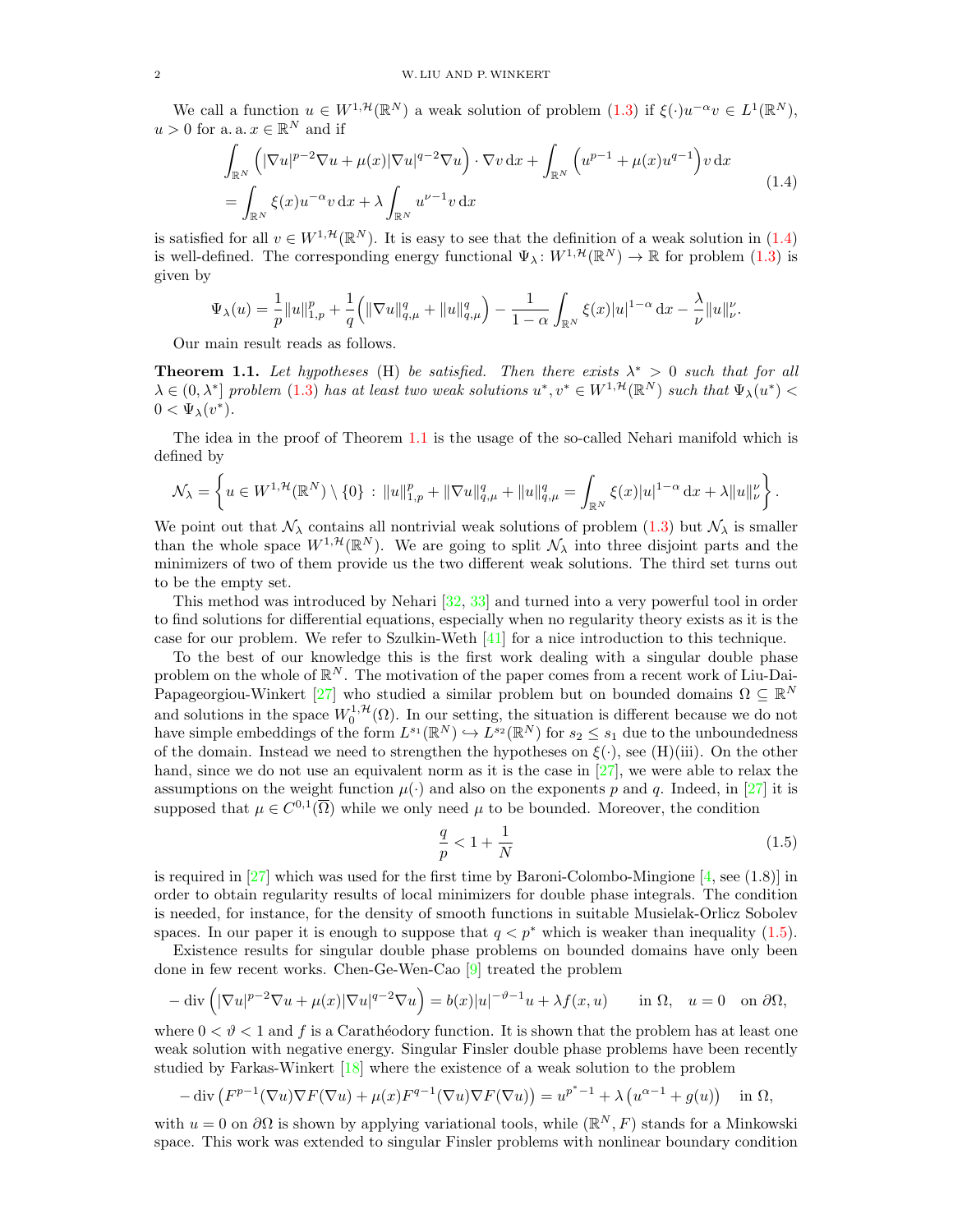by Farkas-Fiscella-Winkert [\[17\]](#page-13-17). In all these works, the domain is bounded, only the existence of one weak solution is shown and the methods are different from ours.

Finally, we mention some papers dealing with existence results for a double phase setting (or nonstandard growth) on bounded domains without singular term by applying different tools like critical point theory, Moses theory and variational tools as comparison and truncation techniques. We refer to Bahrouni-Rădulescu-Winkert  $[2]$ , Barletta-Tornatore  $[3]$ , Colasuonno-Squassina  $[11]$ , El Manouni-Marino-Winkert  $[16]$ , Gasiński-Papageorgiou  $[19]$ , Gasiński-Winkert  $[20, 21, 22]$  $[20, 21, 22]$  $[20, 21, 22]$  $[20, 21, 22]$  $[20, 21, 22]$ , Liu-Dai  $[24, 26]$  $[24, 26]$  $[24, 26]$ , Marino-Winkert  $[30]$ , Papageorgiou-Rădulescu-Repovš  $[36]$ , Papa-georgiou-Vetro-Vetro [\[37\]](#page-14-5), Perera-Squassina [\[38\]](#page-14-6), Rădulescu [\[39\]](#page-14-7), Zeng-Bai-Gasiński-Winkert [\[42,](#page-14-8) [43\]](#page-14-9) and the references therein. Only the work of Liu-Dai [\[25\]](#page-13-29) deals with a double phase operator on the whole of  $\mathbb{R}^N$  but without a singular term.

The paper is organized as follows. In Section [2](#page-2-0) we present the main properties of the Musielak-Orlicz Sobolev spaces defined on  $\mathbb{R}^N$  including some embedding results. Section [3](#page-3-0) is devoted to the proof of Theorem [1.1](#page-1-1) which is splited into several propositions.

## 2. Preliminaries

<span id="page-2-0"></span>This section is concerned to the main properties of Musielak-Orlicz Sobolev spaces defined on  $\mathbb{R}^N$ . The results are mainly taken from Colasuonno-Squassina [\[11\]](#page-13-20), Harjulehto-Hästö [\[23\]](#page-13-30), Musielak [\[31\]](#page-13-31) and Liu-Dai [\[25\]](#page-13-29).

For  $1 \leq r < \infty$ ,  $L^r(\mathbb{R}^N)$  and  $L^r(\mathbb{R}^N;\mathbb{R}^N)$  stand for the usual Lebesgue spaces endowed with the norm  $\|\cdot\|_r$ . Furthermore, we denote by  $W^{1,r}(\mathbb{R}^N)$   $(1 < r < \infty)$  the usual Sobolev space equipped with the norm

$$
||u||_{1,r} = (||\nabla u||_r^r + ||u||_r^r)^{\frac{1}{r}}.
$$

Suppose condition (H)(i) and let  $M(\mathbb{R}^N)$  be the space of all measurable functions  $u: \mathbb{R}^N \to \mathbb{R}$ . Moreover, let  $\mathcal{H} \colon \mathbb{R}^N \times [0, \infty) \to [0, \infty)$  be the function defined by

$$
\mathcal{H}(x,t) = t^p + \mu(x)t^q.
$$

Then, by  $L^{\mathcal{H}}(\mathbb{R}^N)$  we denote the Musielak-Orlicz Lebesgue space given by

$$
L^{\mathcal{H}}(\mathbb{R}^N) = \left\{ u \in M(\mathbb{R}^N) : \int_{\mathbb{R}^N} \mathcal{H}(x, |u|) dx < +\infty \right\},\,
$$

which is endowed with the Luxemburg norm

$$
||u||_{\mathcal{H}} = \inf \left\{ \tau > 0 \, : \, \int_{\mathbb{R}^N} \mathcal{H} \left( x, \frac{|u|}{\tau} \right) \, \mathrm{d}x \le 1 \right\}
$$

From Liu-Dai [\[25,](#page-13-29) Theorem 2.7 (i)] we know that the space  $L^{\mathcal{H}}(\mathbb{R}^N)$  is a reflexive Banach space.

Furthermore, we introduce the seminormed space

$$
L^q_\mu(\mathbb{R}^N) = \left\{ u \in M(\mathbb{R}^N) : \int_{\mathbb{R}^N} \mu(x) |u|^q \, \mathrm{d}x < +\infty \right\}
$$

with the seminorm

$$
||u||_{q,\mu} = \left(\int_{\mathbb{R}^N} \mu(x)|u|^q dx\right)^{\frac{1}{q}}.
$$

Similarly, we define  $L^q_\mu(\mathbb{R}^N;\mathbb{R}^N)$ .

The Musielak-Orlicz Sobolev space  $W^{1,\mathcal{H}}(\mathbb{R}^N)$  is defined by

$$
W^{1,\mathcal{H}}(\mathbb{R}^N) = \left\{ u \in L^{\mathcal{H}}(\mathbb{R}^N) : |\nabla u| \in L^{\mathcal{H}}(\mathbb{R}^N) \right\}
$$

equipped with the norm

<span id="page-2-1"></span>
$$
||u|| = ||\nabla u||_{\mathcal{H}} + ||u||_{\mathcal{H}},
$$

where  $\|\nabla u\|_{\mathcal{H}} = \|\nabla u\|_{\mathcal{H}}$ . As before, it is clear that  $W^{1,\mathcal{H}}(\mathbb{R}^N)$  is a reflexive Banach space, see Liu-Dai [\[25,](#page-13-29) Theorem 2.7 (ii)].

Moreover, we have the continuous embedding

$$
W^{1, \mathcal{H}}(\mathbb{R}^N) \hookrightarrow L^r(\mathbb{R}^N) \quad \text{for all } r \in [p, p^*],
$$
\n(2.1)

.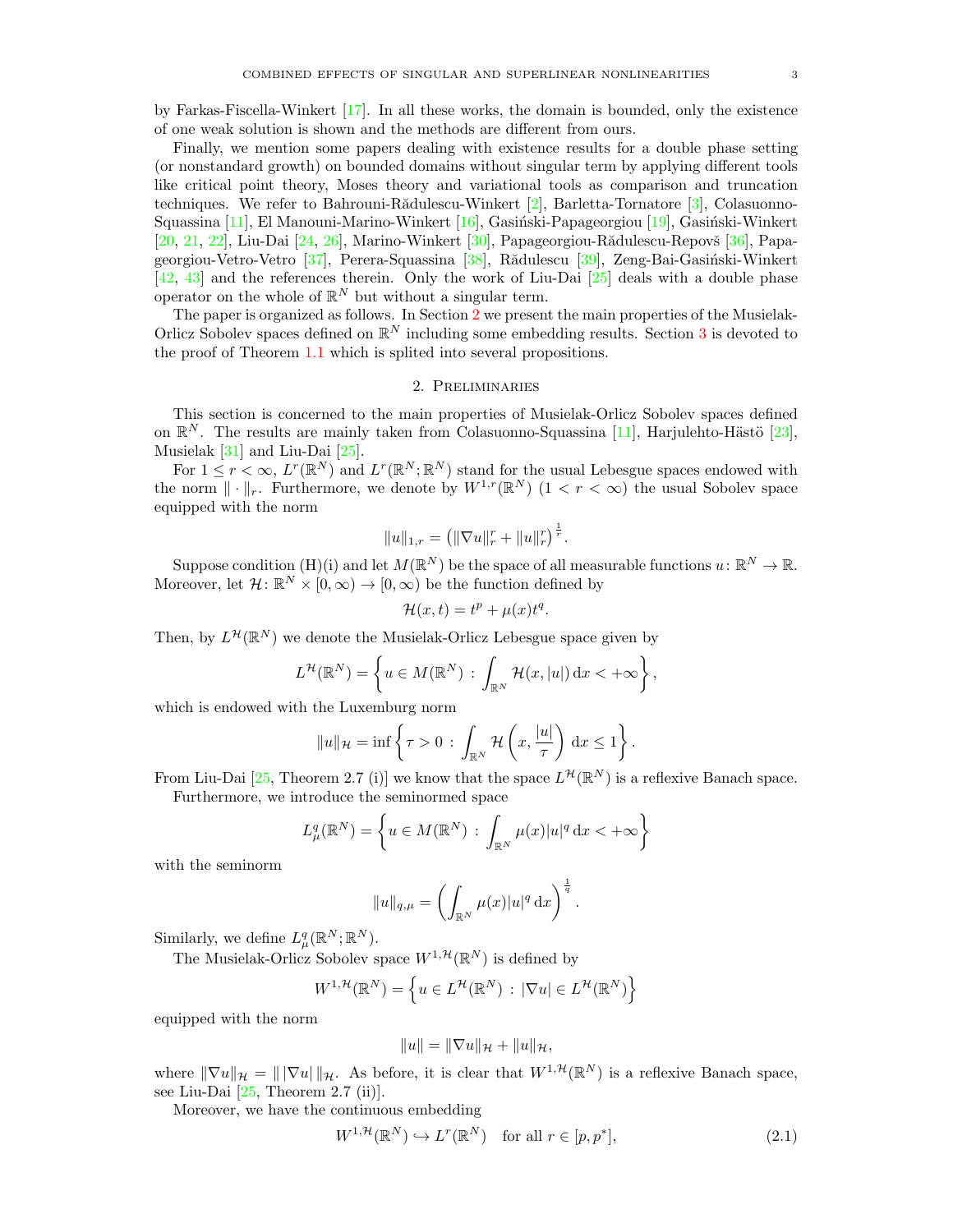see Liu-Dai  $[25,$  Theorem 2.7(iii)].

Let

$$
\varrho(u) = \int_{\mathbb{R}^N} \left( |\nabla u|^p + \mu(x) |\nabla u|^q + |u|^p + \mu(x) |u|^q \right) dx.
$$
 (2.2)

The norm  $\|\cdot\|$  and the modular function  $\rho$  are related as follows, see Liu-Dai [\[24,](#page-13-26) Proposition 2.1] or Crespo-Blanco-Gasiński-Harjulehto-Winkert [\[14,](#page-13-32) Proposition 2.15].

<span id="page-3-3"></span>**Proposition 2.1.** Let (H)(i) be satisfied, let  $y \in W^{1,\mathcal{H}}(\mathbb{R}^N)$  and let  $\varrho$  be defined by [\(2.2\)](#page-3-1). Then the following hold:

- (i) If  $y \neq 0$ , then  $||y|| = \lambda$  if and only if  $\varrho(\frac{y}{\lambda}) = 1$ ;
- (ii)  $||y|| < 1$  (resp. > 1, = 1) if and only if  $\rho(y) < 1$  (resp. > 1, = 1);
- (iii) If  $||y|| < 1$ , then  $||y||^q \leq \varrho(y) \leq ||y||^p$ ;
- (iv) If  $||y|| > 1$ , then  $||y||^p \le \varrho(y) \le ||y||^q$ ;
- (v)  $||y|| \rightarrow 0$  if and only if  $\varrho(y) \rightarrow 0;$
- (vi)  $||y|| \rightarrow +\infty$  if and only if  $\varrho(y) \rightarrow +\infty$ .

# <span id="page-3-1"></span>3. Proof of Theorem [1.1](#page-1-1)

<span id="page-3-0"></span>We recall that the corresponding energy functional  $\Psi_\lambda: W^{1,\mathcal{H}}(\mathbb{R}^N) \to \mathbb{R}$  of problem  $(1.3)$  is defined by

$$
\Psi_{\lambda}(u) = \frac{1}{p} \|u\|_{1,p}^p + \frac{1}{q} (|\nabla u||_{q,\mu}^q + \|u\|_{q,\mu}^q) - \frac{1}{1-\alpha} \int_{\mathbb{R}^N} \xi(x)|u|^{1-\alpha} \, \mathrm{d}x - \frac{\lambda}{\nu} \|u\|_{\nu}^p.
$$

We know that  $\Psi_{\lambda}$  is not a C<sup>1</sup>-functional because of the singular term in problem [\(1.3\)](#page-0-2). For  $u \in W^{1,\mathcal{H}}(\mathbb{R}^N) \setminus \{0\}$ , we introduce the fibering function  $\omega_u : [0, +\infty) \to \mathbb{R}$  given by

$$
\omega_u(t) = \Psi_\lambda(tu) \quad \text{for all } t \ge 0.
$$

Clearly,  $\omega_u \in C^{\infty}((0,\infty))$ . The idea in the proof of Theorem [1.1](#page-1-1) is to minimize the energy functional  $\Psi_{\lambda}: W^{1,\mathcal{H}}(\mathbb{R}^{N}) \to \mathbb{R}$  on the so-called Nehari manifold  $\mathcal{N}_{\lambda}$ . This manifold is defined as

$$
\mathcal{N}_{\lambda} = \left\{ u \in W^{1, \mathcal{H}}(\mathbb{R}^{N}) \setminus \{0\} : \|u\|_{1, p}^{p} + \|\nabla u\|_{q, \mu}^{q} + \|u\|_{q, \mu}^{q} = \int_{\mathbb{R}^{N}} \xi(x)|u|^{1-\alpha} dx + \lambda \|u\|_{\nu}^{p} \right\}
$$
  
=  $\left\{ u \in W^{1, \mathcal{H}}(\mathbb{R}^{N}) \setminus \{0\} : \omega_{u}'(1) = 0 \right\}.$ 

In order to find our two different weak solutions stated in Theorem [1.1](#page-1-1) we have to decompose the set  $\mathcal{N}_{\lambda}$  into three disjoint sets. To this end, let

$$
\mathcal{N}_{\lambda}^{+} = \left\{ u \in \mathcal{N}_{\lambda} : (p + \alpha - 1) ||u||_{1,p}^{p} + (q + \alpha - 1) (||\nabla u||_{q,\mu}^{q} + ||u||_{q,\mu}^{q}) > \lambda(\nu + \alpha - 1) ||u||_{\nu}^{\nu} \right\},
$$
  
\n
$$
= \{ u \in \mathcal{N}_{\lambda} : \omega_{u}''(1) > 0 \},
$$
  
\n
$$
\mathcal{N}_{\lambda}^{0} = \left\{ u \in \mathcal{N}_{\lambda} : (p + \alpha - 1) ||u||_{1,p}^{p} + (q + \alpha - 1) (||\nabla u||_{q,\mu}^{q} + ||u||_{q,\mu}^{q}) = \lambda(\nu + \alpha - 1) ||u||_{\nu}^{\nu} \right\},
$$
  
\n
$$
= \{ u \in \mathcal{N}_{\lambda} : \omega_{u}''(1) = 0 \},
$$
  
\n
$$
\mathcal{N}_{\lambda}^{-} = \left\{ u \in \mathcal{N}_{\lambda} : (p + \alpha - 1) ||u||_{1,p}^{p} + (q + \alpha - 1) (||\nabla u||_{q,\mu}^{q} + ||u||_{q,\mu}^{q}) < \lambda(\nu + \alpha - 1) ||u||_{\nu}^{\nu} \right\}
$$
  
\n
$$
= \{ u \in \mathcal{N}_{\lambda} : \omega_{u}''(1) < 0 \}.
$$

The next proposition will show that the functional  $\Psi_{\lambda}$  restricted to  $\mathcal{N}_{\lambda}$  is coercive.

<span id="page-3-4"></span>**Proposition 3.1.** Let hypotheses (H) be satisfied. Then  $\Psi_{\lambda}|_{\mathcal{N}_{\lambda}}$  is coercive.

*Proof.* Taking  $u \in \mathcal{N}_{\lambda}$  with  $||u|| > 1$ , we obtain from the definition of  $\mathcal{N}_{\lambda}$  that

<span id="page-3-2"></span>
$$
-\frac{\lambda}{\nu}||u||_{\nu}^{\nu} = -\frac{1}{\nu} (||u||_{1,p}^{p} + ||\nabla u||_{q,\mu}^{q} + ||u||_{q,\mu}^{q}) + \frac{1}{\nu} \int_{\mathbb{R}^{N}} \xi(x)|u|^{1-\alpha} dx.
$$
 (3.1)

Combining [\(3.1\)](#page-3-2) with  $\Psi_{\lambda}$ , using Proposition [2.1](#page-3-3) (iv) along with Hölder's inequality, see hypothesis  $(H)(iii)$ , and applying the embedding  $(2.1)$  leads to

$$
\Psi_{\lambda}(u) = \left[\frac{1}{p} - \frac{1}{\nu}\right] \|u\|_{1,p}^p + \left[\frac{1}{q} - \frac{1}{\nu}\right] \left(\|\nabla u\|_{q,\mu}^q + \|u\|_{q,\mu}^q\right) + \left[\frac{1}{\nu} - \frac{1}{1-\alpha}\right] \int_{\mathbb{R}^N} \xi(x)|u|^{1-\alpha} \, \mathrm{d}x
$$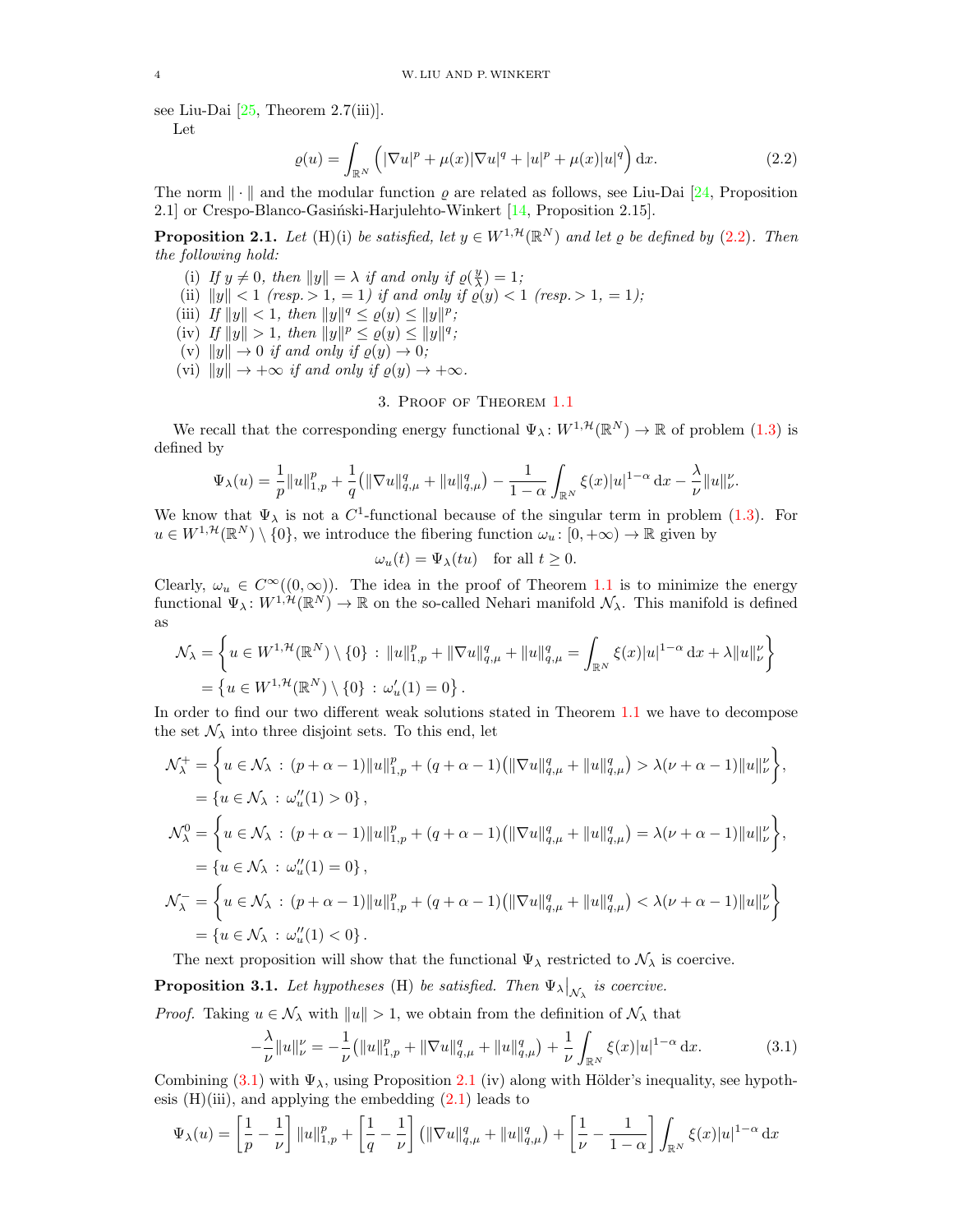$$
\geq \left[\frac{1}{q} - \frac{1}{\nu}\right] \varrho(u) + \left[\frac{1}{\nu} - \frac{1}{1-\alpha}\right] \|\xi\|_{\sigma} \|u\|_{\kappa}^{1-\alpha}
$$
  

$$
\geq c_1 \|u\|^p - c_2 \|u\|^{1-\alpha}
$$

for some constants  $c_1, c_2 > 0$  since  $p < q < \nu$  by hypotheses (H)(i), (ii). Therefore, because of  $1 - \alpha < 1 < p$ , the assertion is proved.

We define  $m_{\lambda}^{+} = \inf_{\mathcal{N}_{\lambda}^{+}} \Psi_{\lambda}$ .

<span id="page-4-6"></span>**Proposition 3.2.** Let hypotheses (H) be satisfied and suppose that  $\mathcal{N}_{\lambda}^+ \neq \emptyset$ . Then  $m_{\lambda}^+ < 0$ . *Proof.* Choosing  $u \in \mathcal{N}^+_\lambda \neq \emptyset$  and noticing that  $\mathcal{N}^+_\lambda \subseteq \mathcal{N}_\lambda$  gives

$$
-\frac{1}{1-\alpha} \int_{\mathbb{R}^N} \xi(x)|u|^{1-\alpha} dx = -\frac{1}{1-\alpha} \left( \|u\|_{1,p}^p + \|\nabla u\|_{q,\mu}^q + \|u\|_{q,\mu}^q \right) + \frac{\lambda}{1-\alpha} \|u\|_{\nu}^{\nu}.
$$
 (3.2)

Since  $u \in \mathcal{N}_{\lambda}^{+}$ , we have

<span id="page-4-1"></span><span id="page-4-0"></span>
$$
\lambda \|u\|_{\nu}^{\nu} < \frac{p+\alpha-1}{\nu+\alpha-1} \|u\|_{1,p}^p + \frac{q+\alpha-1}{\nu+\alpha-1} \left( \|\nabla u\|_{q,\mu}^q + \|u\|_{q,\mu}^q \right). \tag{3.3}
$$

Combining [\(3.2\)](#page-4-0) and [\(3.3\)](#page-4-1) with the definition of  $\Psi_{\lambda}$  leads to

$$
\Psi_{\lambda}(u) = \frac{1}{p} ||u||_{1,p}^{p} + \frac{1}{q} (||\nabla u||_{q,\mu}^{q} + ||u||_{q,\mu}^{q}) - \frac{1}{1-\alpha} \int_{\mathbb{R}^{N}} \xi(x) |u|^{1-\alpha} dx - \frac{\lambda}{\nu} ||u||_{\nu}^{\nu}
$$
\n
$$
= \left[\frac{1}{p} - \frac{1}{1-\alpha}\right] ||u||_{1,p}^{p} + \left[\frac{1}{q} - \frac{1}{1-\alpha}\right] (||\nabla u||_{q,\mu}^{q} + ||u||_{q,\mu}^{q}) + \lambda \left[\frac{1}{1-\alpha} - \frac{1}{\nu}\right] ||u||_{\nu}^{\nu}
$$
\n
$$
< \left[\frac{-(p+\alpha-1)}{p(1-\alpha)} + \frac{p+\alpha-1}{\nu+\alpha-1} \cdot \frac{\nu+\alpha-1}{\nu(1-\alpha)}\right] ||u||_{1,p}^{p}
$$
\n
$$
+ \left[\frac{-(q+\alpha-1)}{q(1-\alpha)} + \frac{q+\alpha-1}{\nu+\alpha-1} \cdot \frac{\nu+\alpha-1}{\nu(1-\alpha)}\right] (||\nabla u||_{q,\mu}^{q} + ||u||_{q,\mu}^{q})
$$
\n
$$
= \frac{p+\alpha-1}{1-\alpha} \left[\frac{1}{\nu} - \frac{1}{p}\right] ||u||_{1,p}^{p} + \frac{q+\alpha-1}{1-\alpha} \left[\frac{1}{\nu} - \frac{1}{q}\right] (||\nabla u||_{q,\mu}^{q} + ||u||_{q,\mu}^{q})
$$
\n
$$
< 0,
$$

due to  $p < q < \nu$ . Therefore,  $\Psi_{\lambda}|_{\mathcal{N}_{\lambda}^{+}} < 0$  which implies  $m_{\lambda}^{+} < 0$ .

<span id="page-4-7"></span>**Proposition 3.3.** Let hypotheses (H) be satisfied. Then there exists  $\overline{\lambda} > 0$  such that  $\mathcal{N}_{\lambda}^0 = \emptyset$ for all  $(0, \overline{\lambda})$ .

Proof. We are going to prove the assertion via contradiction. To this end, let us assume that for every  $\overline{\lambda} > 0$  there exists  $\lambda \in (0, \overline{\lambda})$  such that  $\mathcal{N}_{\lambda}^0 \neq \emptyset$ . Thus, for any given  $\lambda > 0$  there exists an element  $u \in \mathcal{N}_{\lambda}^0$  such that

$$
(p + \alpha - 1) \|u\|_{1,p}^p + (q + \alpha - 1) \left( \|\nabla u\|_{q,\mu}^q + \|u\|_{q,\mu}^q \right) = \lambda(\nu + \alpha - 1) \|u\|_{\nu}^p. \tag{3.4}
$$

Because of  $u \in \mathcal{N}_{\lambda}$  we have

$$
(\nu + \alpha - 1) \|u\|_{1,p}^p + (\nu + \alpha - 1) \left( \|\nabla u\|_{q,\mu}^q + \|u\|_{q,\mu}^q \right)
$$
  
= 
$$
(\nu + \alpha - 1) \int_{\mathbb{R}^N} \xi(x) |u|^{1-\alpha} dx + \lambda(\nu + \alpha - 1) \|u\|_{\nu}^p.
$$
 (3.5)

Subtracting  $(3.4)$  from  $(3.5)$  results in

$$
(\nu - p) \|u\|_{1,p}^p + (\nu - q) \left( \|\nabla u\|_{q,\mu}^q + \|u\|_{q,\mu}^q \right) = (\nu + \alpha - 1) \int_{\mathbb{R}^N} \xi(x) |u|^{1-\alpha} dx. \tag{3.6}
$$

From  $(3.6)$  we obtain by using Proposition [2.1\(](#page-3-3)iii), (iv), hypothesis H(iii) and  $(2.1)$  that

$$
\min\left\{\|u\|^p, \|u\|^q\right\} \le c_3 \|u\|^{1-\alpha}
$$

for some  $c_3 > 0$  since  $1 - \alpha < 1 < p < q < \nu$ . Therefore,

<span id="page-4-5"></span><span id="page-4-4"></span><span id="page-4-3"></span><span id="page-4-2"></span>
$$
||u|| \leq c_4 \tag{3.7}
$$

for some  $c_4 > 0$ .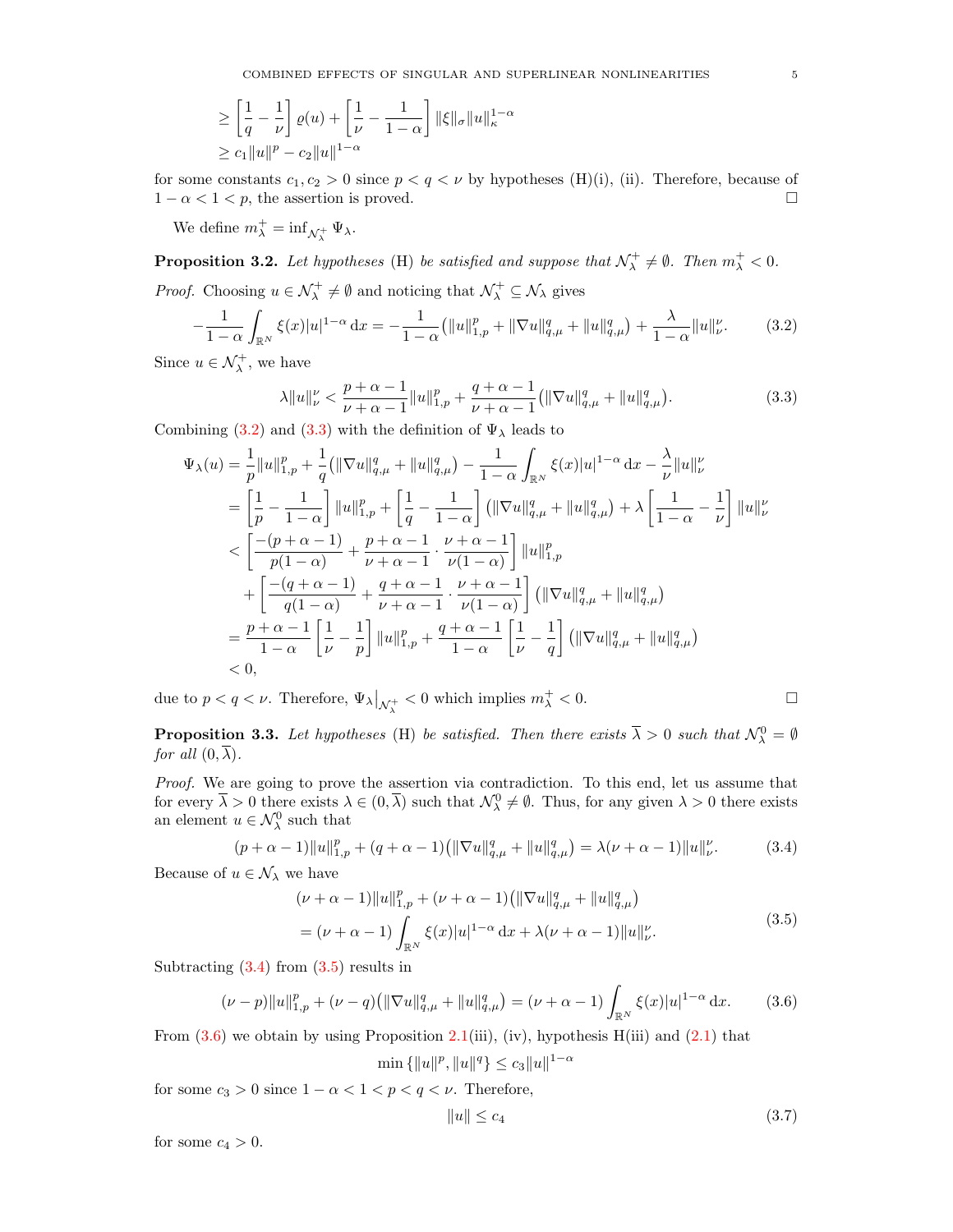On the other hand, from  $(3.4)$ , taking Proposition [2.1\(](#page-3-3)iii), (iv) and  $(2.1)$  into account, we obtain

$$
\min\{\|u\|^p, \|u\|^q\} \le \lambda c_5 \|u\|^\nu
$$

for some  $c_5 > 0$ . This leads to

$$
||u|| \ge \left(\frac{1}{\lambda c_5}\right)^{\frac{1}{\nu-p}} \quad \text{or} \quad ||u|| \ge \left(\frac{1}{\lambda c_5}\right)^{\frac{1}{\nu-q}}.
$$

Due to  $p < q < \nu$ , we see that if  $\lambda \to 0^+$ , then  $||u|| \to +\infty$  contradicting [\(3.7\)](#page-4-5).

<span id="page-5-2"></span>**Proposition 3.4.** Let hypotheses (H) be satisfied. Then there exists  $\hat{\lambda} \in (0, \overline{\lambda}]$  such that  $\mathcal{N}_{\lambda}^{\pm} \neq \emptyset$ for all  $\lambda \in (0, \hat{\lambda})$ . Furthermore, for any  $\lambda \in (0, \hat{\lambda})$ , there exists  $u^* \in \mathcal{N}_{\lambda}^+$  such that  $\Psi_{\lambda}(u^*) =$  $m_\lambda^+ < 0$  and  $u^*(x) \geq 0$  for a. a.  $x \in \mathbb{R}^N$ .

*Proof.* Let  $u \in W^{1,\mathcal{H}}(\mathbb{R}^N) \setminus \{0\}$ . We introduce the function  $\hat{\psi}_u : (0, +\infty) \to \mathbb{R}$  given by

$$
\hat{\psi}_u(t) = t^{p-\nu} \|u\|_{1,p}^p - t^{-\nu-\alpha+1} \int_{\mathbb{R}^N} \xi(x) |u|^{1-\alpha} dx.
$$

First note, since  $\nu - p < \nu + \alpha - 1$ , there exists  $\hat{t}_0 > 0$  such that

$$
\hat{\psi}_u\left(\hat{t}_0\right) = \max_{t>0} \hat{\psi}_u(t).
$$

Thus,  $\hat{\psi}'_u(\hat{t}_0) = 0$ , or equivalently

$$
(p - \nu)\hat{t}_0^{p - \nu - 1} \|u\|_{1, p}^p + (\nu + \alpha - 1)\hat{t}_0^{-\nu - \alpha} \int_{\mathbb{R}^N} \xi(x)|u|^{1 - \alpha} dx = 0,
$$

which implies

$$
\hat{t}_0 = \left[ \frac{(\nu + \alpha - 1) \int_{\mathbb{R}^N} \xi(x) |u|^{1-\alpha} dx}{(\nu - p) ||u||_{1,p}^p} \right]^{\frac{1}{p+\alpha-1}}.
$$

Furthermore, we obtain

$$
\hat{\psi}_{u}\left(\hat{t}_{0}\right) = \frac{\left[(\nu-p)\|u\|_{1,p}^{p}\right]^{\frac{\nu-p}{p+\alpha-1}}}{\left[(\nu+\alpha-1)\int_{\mathbb{R}^{N}}\xi(x)|u|^{1-\alpha}dx\right]^{\frac{\nu-p}{p+\alpha-1}}}\|u\|_{1,p}^{p}} - \frac{\left[(\nu-p)\|u\|_{1,p}^{p}\right]^{\frac{\nu+\alpha-1}{p+\alpha-1}}}{\left[(\nu+\alpha-1)\int_{\mathbb{R}^{N}}\xi(x)|u|^{1-\alpha}dx\right]^{\frac{\nu+\alpha-1}{p+\alpha-1}}}\int_{\mathbb{R}^{N}}\xi(x)|u|^{1-\alpha}dx
$$
\n
$$
= \frac{(\nu-p)^{\frac{\nu-p}{p+\alpha-1}}\left(\|u\|_{1,p}^{p}\right)^{\frac{\nu+\alpha-1}{p+\alpha-1}}}{\left(\nu+\alpha-1\right)^{\frac{\nu-p}{p+\alpha-1}}\left[\int_{\mathbb{R}^{N}}\xi(x)|u|^{1-\alpha}dx\right]^{\frac{\nu-p}{p+\alpha-1}}}}{\left(\nu+\alpha-1\right)^{\frac{\nu+\alpha-1}{p+\alpha-1}}\left(\|u\|_{1,p}^{p}\right)^{\frac{\nu+\alpha-1}{p+\alpha-1}}}\n-\frac{(\nu-p)^{\frac{\nu+\alpha-1}{p+\alpha-1}}\left(\|u\|_{1,p}^{p}\right)^{\frac{\nu+\alpha-1}{p+\alpha-1}}}{\left(\nu+\alpha-1\right)^{\frac{\nu+\alpha-1}{p+\alpha-1}}\left[\int_{\mathbb{R}^{N}}\xi(x)|u|^{1-\alpha}dx\right]^{\frac{\nu-p}{p+\alpha-1}}}}\n=\frac{p+\alpha-1}{\nu-p}\left[\frac{\nu-p}{\nu+\alpha-1}\right]^{\frac{\nu+\alpha-1}{p+\alpha-1}}\frac{\left(\|u\|_{1,p}^{p}\right)^{\frac{\nu+\alpha-1}{p+\alpha-1}}}{\left[\int_{\mathbb{R}^{N}}\xi(x)|u|^{1-\alpha}dx\right]^{\frac{\nu-p}{p+\alpha-1}}}.
$$
\n(8.8)

Moreover, from hypothesis H(iii), Hölder's inequality and the continuous embedding  $W^{1,p}(\mathbb{R}^N)$  $\hookrightarrow L^{\kappa}(\mathbb{R}^N)$ , we get

<span id="page-5-1"></span><span id="page-5-0"></span>
$$
\int_{\mathbb{R}^N} \xi(x)|u|^{1-\alpha} \, \mathrm{d}x \le c_6 \|u\|_{1,p}^{1-\alpha} \tag{3.9}
$$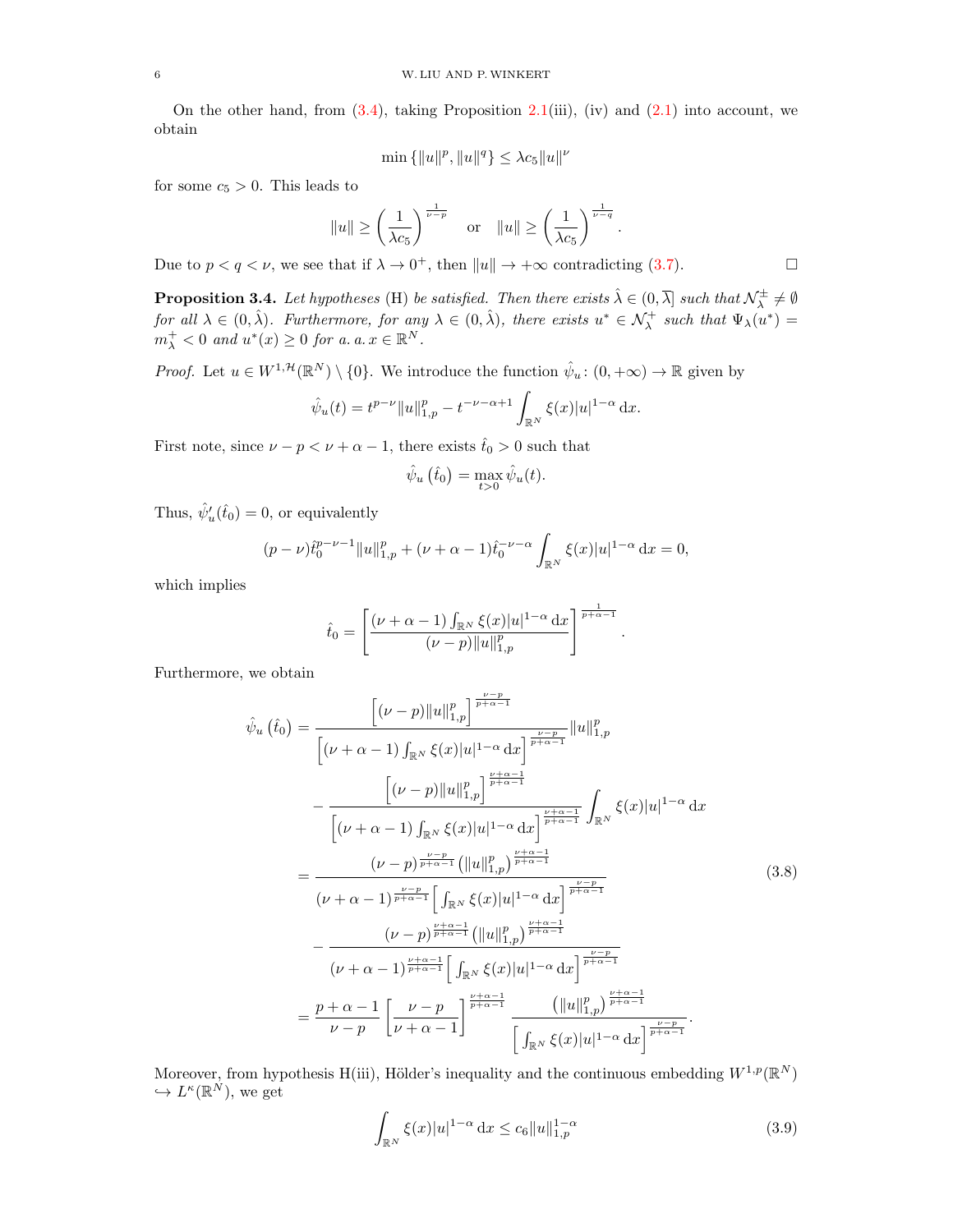for some  $c_6 > 0$ . Combining [\(3.8\)](#page-5-0) and [\(3.9\)](#page-5-1) along with the continuous embedding  $W^{1,p}(\mathbb{R}^N) \hookrightarrow$  $L^{\nu}(\mathbb{R}^N)$  leads to

$$
\hat{\psi}_{u}(\hat{t}_{0}) - \lambda \|u\|_{\nu}^{\nu}
$$
\n
$$
= \frac{p + \alpha - 1}{\nu - p} \left[ \frac{\nu - p}{\nu + \alpha - 1} \right]^{\frac{\nu + \alpha - 1}{p + \alpha - 1}} \frac{\left( \|u\|_{1,p}^{p} \right)^{\frac{\nu + \alpha - 1}{p + \alpha - 1}}}{\left[ \int_{\mathbb{R}^{N}} \xi(x)|u|^{1 - \alpha} dx \right]^{\frac{\nu - p}{p + \alpha - 1}}} - \lambda \|u\|_{\nu}^{\nu}
$$
\n
$$
\geq \frac{p + \alpha - 1}{\nu - p} \left[ \frac{\nu - p}{\nu + \alpha - 1} \right]^{\frac{\nu + \alpha - 1}{p + \alpha - 1}} \frac{\left( \|u\|_{1,p}^{p} \right)^{\frac{\nu + \alpha - 1}{p + \alpha - 1}}}{\left( c_{6} \|u\|_{1,p}^{1 - \alpha} \right)^{\frac{\nu - p}{p + \alpha - 1}}} - \lambda c_{7} \|u\|_{1,p}^{\nu}
$$
\n
$$
= \left[ c_{8} - \lambda c_{7} \right] \|u\|_{1,p}^{\nu}
$$

for some  $c_7, c_8 > 0$ . Hence, we can find  $\hat{\lambda} \in (0, \overline{\lambda}]$  independent of u such that

 $\hat{\psi}_u(\hat{t}_0) - \lambda \|u\|_{\nu}^{\nu} > 0$  for all  $\lambda \in (0, \hat{\lambda})$  $(3.10)$ 

Let us now introduce the function  $\psi_u : (0, +\infty) \to \mathbb{R}$  given by

$$
\psi_u(t) = t^{p-\nu} \|u\|_{1,p}^p + t^{q-\nu} \left( \|\nabla u\|_{q,\mu}^q + \|u\|_{q,\mu}^q \right) - t^{-\nu-\alpha+1} \int_{\mathbb{R}^N} \xi(x) |u|^{1-\alpha} dx.
$$

Due to  $\nu - q < \nu - p < \nu + \alpha - 1$  there exists  $t_0 > 0$  such that

<span id="page-6-4"></span><span id="page-6-0"></span>
$$
\psi_u(t_0) = \max_{t>0} \psi_u(t).
$$

Since  $\psi_u \ge \hat{\psi}_u$  and because of [\(3.10\)](#page-6-0) we are able to find  $\hat{\lambda} \in (0, \overline{\lambda}]$  independent of u such that  $\psi_u(t_0) - \lambda \|u\|_{\nu}^{\nu} > 0$  for all  $\lambda \in (0, \hat{\lambda})$ .

Hence, there exist unique  $t_u^1 < t_0 < t_u^2$  satisfying

<span id="page-6-1"></span>
$$
\psi_u(t_u^1) = \lambda \|u\|_{\nu}^{\nu} = \psi_u(t_u^2) \quad \text{and} \quad \psi_u'(t_u^2) < 0 < \psi_u'(t_u^1),\tag{3.11}
$$

where

$$
\psi'_u(t) = (p - \nu)t^{p - \nu - 1} \|u\|_{1,p}^p + (q - \nu)t^{q - \nu - 1} (\|\nabla u\|_{q,\mu}^q + \|u\|_{q,\mu}^q) - (-\nu - \alpha + 1)t^{-\nu - \alpha} \int_{\mathbb{R}^N} \xi(x)|u|^{1 - \alpha} dx.
$$
\n(3.12)

Recall that the fibering function  $\omega_u : [0, +\infty) \to \mathbb{R}$  is given by

<span id="page-6-3"></span><span id="page-6-2"></span>
$$
\omega_u(t) = \Psi_\lambda(tu) \quad \text{for all } t \ge 0.
$$

We have

$$
\omega'_{u} (t_{u}^{1}) = (t_{u}^{1})^{p-1} ||u||_{1,p}^{p} + (t_{u}^{1})^{q-1} (||\nabla u||_{q,\mu}^{q} + ||u||_{q,\mu}^{q})
$$

$$
- (t_{u}^{1})^{-\alpha} \int_{\mathbb{R}^{N}} \xi(x) |u|^{1-\alpha} dx - \lambda (t_{u}^{1})^{\nu-1} ||u||_{\nu}^{\nu}
$$

and

$$
\omega_{u}''(t_{u}^{1}) = (p-1) (t_{u}^{1})^{p-2} \|u\|_{1,p}^{p} + (q-1) (t_{u}^{1})^{q-2} (\|\nabla u\|_{q,\mu}^{q} + \|u\|_{q,\mu}^{q})
$$
  
+  $\alpha (t_{u}^{1})^{-\alpha-1} \int_{\mathbb{R}^{N}} \xi(x)|u|^{1-\alpha} dx - \lambda(\nu-1) (t_{u}^{1})^{\nu-2} \|u\|_{\nu}^{\nu}.$  (3.13)

Taking  $(3.11)$  into account we have

$$
(t_u^1)^{p-\nu} \|u\|_{1,p}^p + (t_u^1)^{q-\nu} \left( \|\nabla u\|_{q,\mu}^q + \|u\|_{q,\mu}^q \right) - (t_u^1)^{-\nu-\alpha+1} \int_{\mathbb{R}^N} \xi(x)|u|^{1-\alpha} \, \mathrm{d}x = \lambda \|u\|_{\nu}^{\nu}.
$$

We multiply the equation above with  $\alpha \left( t_u^1 \right)^{\nu-2}$  and  $-(\nu-1) \left( t_u^1 \right)^{\nu-2}$ , respectively. This gives

$$
\alpha \left(t_u^1\right)^{p-2} \|u\|_{1,p}^p + \alpha \left(t_u^1\right)^{q-2} \left(\|\nabla u\|_{q,\mu}^q + \|u\|_{q,\mu}^q\right) - \alpha \lambda \left(t_u^1\right)^{\nu-2} \|u\|_{\nu}^{\nu}
$$
  
=  $\alpha \left(t_u^1\right)^{-\alpha-1} \int_{\mathbb{R}^N} \xi(x)|u|^{1-\alpha} dx$  (3.14)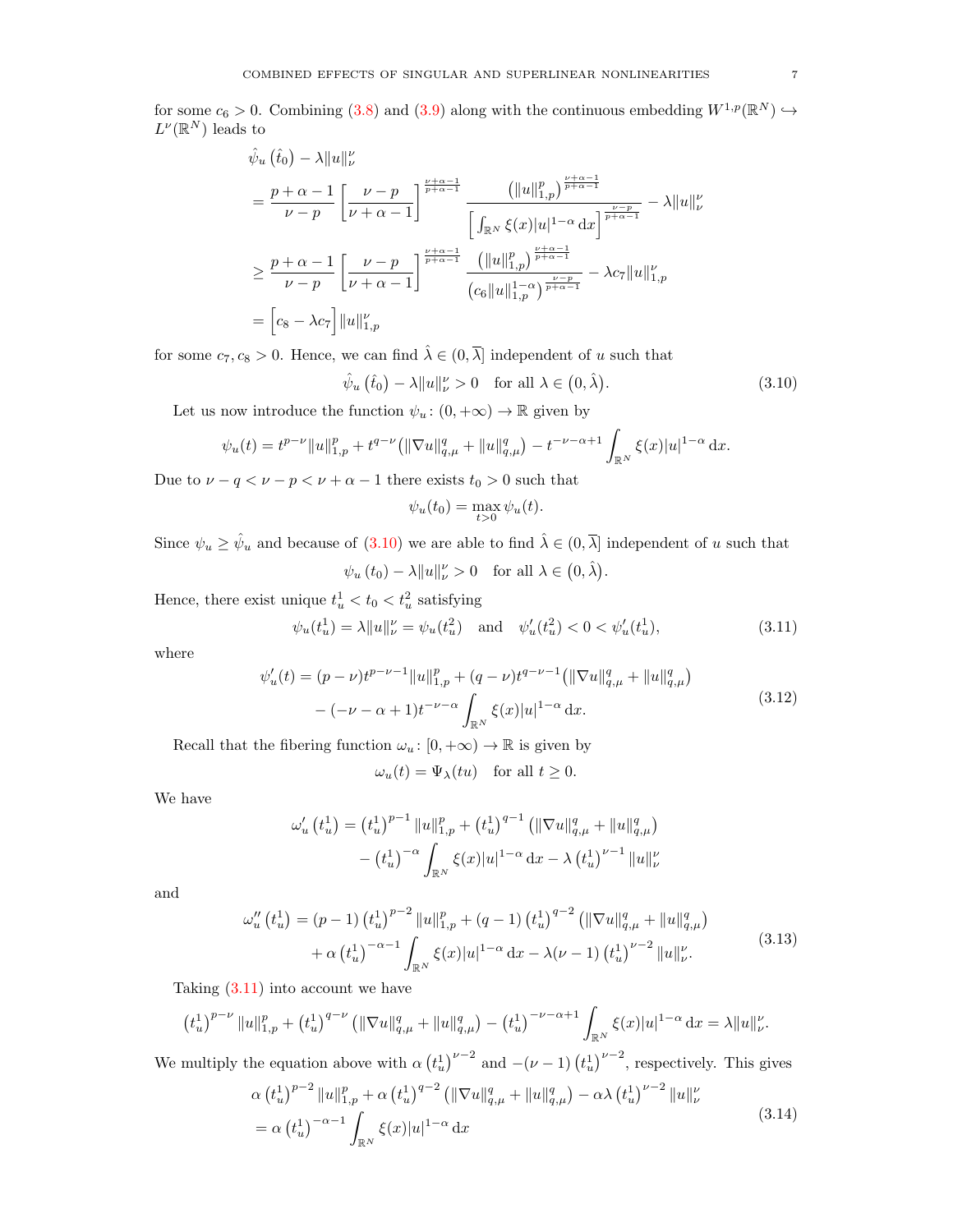and

<span id="page-7-0"></span>
$$
-(\nu-1) (t_u^1)^{p-2} \|u\|_{1,p}^p - (\nu-1) (t_u^1)^{q-2} (|\nabla u|_{q,\mu}^q + \|u\|_{q,\mu}^q)
$$
  
+ (\nu-1) (t\_u^1)^{-\alpha-1} \int\_{\mathbb{R}^N} \xi(x) |u|^{1-\alpha} dx  
= -\lambda(\nu-1) (t\_u^1)^{\nu-2} \|u\|\_{\nu}^{\nu}. (3.15)

Now we combine  $(3.13)$  and  $(3.14)$  in order to obtain

$$
\omega_{u}''(t_{u}^{1}) = (p + \alpha - 1) (t_{u}^{1})^{p-2} \|u\|_{1,p}^{p} + (q + \alpha - 1) (t_{u}^{1})^{q-2} (\|\nabla u\|_{q,\mu}^{q} + \|u\|_{q,\mu}^{q})
$$
  

$$
- \lambda(\nu + \alpha - 1) (t_{u}^{1})^{\nu-2} \|u\|_{\nu}^{\nu}
$$
  

$$
= (t_{u}^{1})^{-2} \left[ (p + \alpha - 1) (t_{u}^{1})^{p} \|u\|_{1,p}^{p} + (q + \alpha - 1) (t_{u}^{1})^{q} (\|\nabla u\|_{q,\mu}^{q} + \|u\|_{q,\mu}^{q})
$$
  

$$
- \lambda(\nu + \alpha - 1) (t_{u}^{1})^{\nu} \|u\|_{\nu}^{\nu} \right].
$$
 (3.16)

<span id="page-7-2"></span>Applying [\(3.12\)](#page-6-4), [\(3.13\)](#page-6-2) and [\(3.15\)](#page-7-0) results in

$$
\omega_{u}''(t_{u}^{1}) = (p - \nu) (t_{u}^{1})^{p-2} \|u\|_{1,p}^{p} + (q - \nu) (t_{u}^{1})^{q-2} ( \|\nabla u\|_{q,\mu}^{q} + \|u\|_{q,\mu}^{q})
$$

$$
+ (\nu + \alpha - 1) (t_{u}^{1})^{-\alpha - 1} \int_{\mathbb{R}^{N}} \xi(x)|u|^{1-\alpha} dx
$$

$$
= (t_{u}^{1})^{\nu - 1} \psi_{u}'(t_{u}^{1}) > 0.
$$
(3.17)

Combining  $(3.16)$  and  $(3.17)$  we see that

$$
(p+\alpha-1)\left(t_u^1\right)^p\|u\|_{1,p}^p+(q+\alpha-1)\left(t_u^1\right)^q\left(\|\nabla u\|_{q,\mu}^q+\|u\|_{q,\mu}^q\right)-\lambda(\nu+\alpha-1)\left(t_u^1\right)^\nu\|u\|_\nu^{\nu}>0.
$$

Therefore,

<span id="page-7-1"></span>
$$
t^1_u u \in \mathcal{N}^+_{\lambda} \quad \text{for all } \lambda \in \left(0, \hat{\lambda}\right]
$$

and so,  $\mathcal{N}_{\lambda}^{+} \neq \emptyset$ . A similar treatment can be used for the point  $t_{u}^{2}$  in order to show that  $\mathcal{N}_{\lambda}^{-} \neq \emptyset$ .

We are now going to prove the second assertion of the proposition. For this purpose, let  $\{u_n\}_{n\in\mathbb{N}}\subset \mathcal{N}^+_\lambda$  be a minimizing sequence, that is,

<span id="page-7-4"></span><span id="page-7-3"></span>
$$
\Psi_{\lambda}(u_n) \searrow m_{\lambda}^+ < 0 \quad \text{as } n \to \infty. \tag{3.18}
$$

Since  $\mathcal{N}_{\lambda}^+ \subset \mathcal{N}_{\lambda}$  we deduce from Proposition [3.1](#page-3-4) that  $\{u_n\}_{n\in\mathbb{N}} \subset W^{1,\mathcal{H}}(\mathbb{R}^N)$  is bounded. So, we can assume that

$$
u_n \rightharpoonup u^*
$$
 in  $W^{1,\mathcal{H}}(\mathbb{R}^N)$ ,  $u_n \rightharpoonup u^*$  in  $L^{\nu}_{loc}(\mathbb{R}^N)$  and  $u_n \rightharpoonup u^*$  a.e. in  $\mathbb{R}^N$ . (3.19)

From [\(3.18\)](#page-7-3), [\(3.19\)](#page-7-4) and Proposition [3.2](#page-4-6) along with the first part of the proof we see that

$$
\Psi_{\lambda}(u^*) \le \liminf_{n \to +\infty} \Psi_{\lambda}(u_n) < 0 = \Psi_{\lambda}(0).
$$

Thus,  $u^* \neq 0$ .

Let us now prove that

<span id="page-7-5"></span>
$$
\liminf_{n \to +\infty} \varrho(u_n) = \varrho(u^*).
$$
\n(3.20)

We argue by contradiction and suppose that

$$
\liminf_{n \to +\infty} \varrho(u_n) > \varrho(u^*).
$$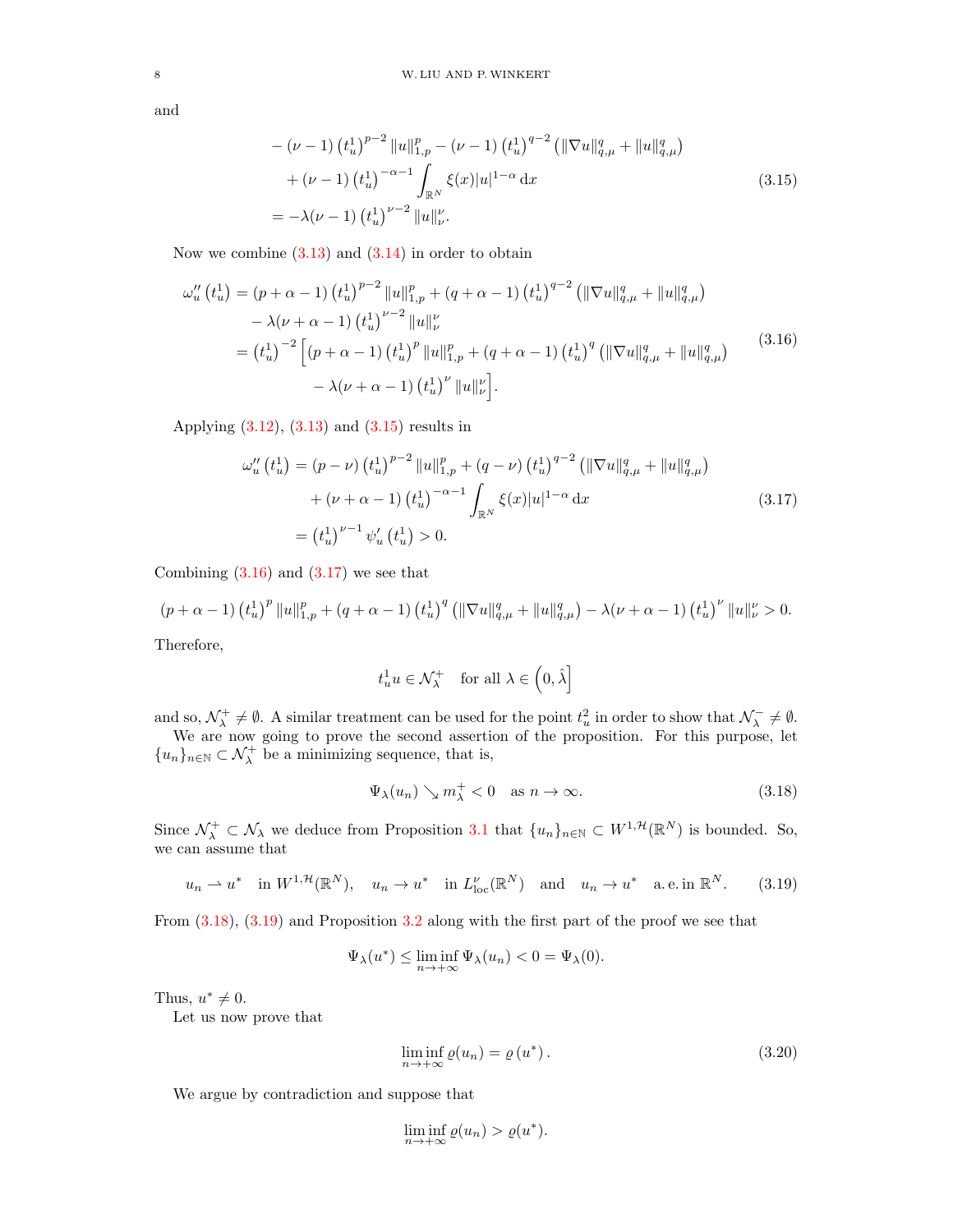Applying the representation in [\(3.11\)](#page-6-1), we deduce that

$$
\liminf_{n \to +\infty} \omega'_{u_n}(t_{u^*}^1)
$$
\n
$$
= \liminf_{n \to +\infty} \left[ \left( t_{u^*}^1 \right)^{p-1} \|u_n\|_{1,p}^p + \left( t_{u^*}^1 \right)^{q-1} \left( \|\nabla u_n\|_{q,\mu}^q + \|u_n\|_{q,\mu}^q \right) - \left( t_{u^*}^1 \right)^{-\alpha} \int_{\mathbb{R}^N} \xi(x) |u_n|^{1-\alpha} dx \right.
$$
\n
$$
- \lambda \left( t_{u^*}^1 \right)^{p-1} \|u_n\|_{\nu}^p
$$
\n
$$
> \left( t_{u^*}^1 \right)^{p-1} \|u^*\|_{1,p}^p + \left( t_{u^*}^1 \right)^{q-1} \left( \|\nabla u^*\|_{q,\mu}^q + \|u^*\|_{q,\mu}^q \right) - \left( t_{u^*}^1 \right)^{-\alpha} \int_{\mathbb{R}^N} \xi(x) |u^*|^{1-\alpha} dx
$$
\n
$$
- \lambda \left( t_{u^*}^1 \right)^{p-1} \|u^*\|_{\nu}^p
$$
\n
$$
= \omega'_{u^*}(t_{u^*}^1) = t_{u^*}^{p-1} \left[ \psi_{u^*}(t_{u^*}^1) - \lambda \|u^*\|_{\nu}^p \right] = 0.
$$

From this we conclude that there exists  $n_0 \in \mathbb{N}$  such that  $\omega'_{u_n}(t_{u^*}^1) > 0$  for all  $n > n_0$ . Since  $u_n \in \mathcal{N}_{\lambda}^+ \subset \mathcal{N}_{\lambda}$  and  $\omega'_{u_n}(t) = t^{\nu-1} \left[ \psi_{u_n}(t) - \lambda ||u_n||_{\nu}^{\nu} \right]$  we derive that  $\omega'_{u_n}(t) < 0$  for all  $t \in (0,1)$ and  $\omega'_{u_n}(1) = 0$ . Hence,  $t^1_{u^*} > 1$ .

We know that  $\omega_{u^*}$  is decreasing on  $[0, t_{u^*}^1]$ . Therefore,

$$
\Psi_{\lambda}\left(t^1_{u^*}u^*\right) \leq \Psi_{\lambda}\left(u^*\right) < m_{\lambda}^+.
$$

Since  $t_{u^*}^1 u^* \in \mathcal{N}^+_\lambda$  we then obtain

$$
m^+_{\lambda} \leq \Psi_{\lambda} \left( t^1_{u^*} u^* \right) < m^+_{\lambda},
$$

which is a contradiction. This shows  $(3.20)$ .

From  $(3.20)$  we conclude that that there exists a subsequence (still denoted by  $u_n$ ) such that  $\varrho(u_n) \to \varrho(u^*)$ . Using Proposition [2.1\(](#page-3-3)v) we see that  $u_n \to u$  in  $W^{1,\mathcal{H}}(\mathbb{R}^N)$  and so  $\Psi_{\lambda}(u_n) \to \Psi_{\lambda}(u^*)$ . Therefore,  $\Psi_{\lambda}(u^*) = m_{\lambda}^+$ . As  $u_n \in \mathcal{N}_{\lambda}^+$  for all  $n \in \mathbb{N}$ , we have

$$
(p+\alpha-1) \|u_n\|_{1,p}^p + (q+\alpha-1) \left( \|\nabla u_n\|_{q,\mu}^q + \|u_n\|_{q,\mu}^q \right) - \lambda(\nu+\alpha-1) \|u_n\|_{\nu}^p > 0,
$$

which by letting  $n \to +\infty$  results in

<span id="page-8-0"></span>
$$
(p + \alpha - 1) \|u^*\|_{1,p}^p + (q + \alpha - 1) \left( \|\nabla u^*\|_{q,\mu}^q + \|u^*\|_{q,\mu}^q \right) - \lambda(\nu + \alpha - 1) \|u^*\|_{\nu}^p \ge 0. \tag{3.21}
$$

Since  $\lambda \in (0, \hat{\lambda})$  and  $\hat{\lambda} \leq \overline{\lambda}$  we are able to apply Proposition [3.3](#page-4-7) in order to know that the left-hand side in [\(3.21\)](#page-8-0) is strictly positive. Consequently, we deduce that  $u^* \in \mathcal{N}^+_\lambda$ . As we can always use  $|u^*|$  instead of  $u^*$ , we may assume that  $u^*(x) \geq 0$  for a. a.  $x \in \mathbb{R}^N$  with  $u^* \neq 0$ . This finishes the proof.  $\Box$ 

<span id="page-8-2"></span>**Proposition 3.5.** Let hypotheses (H) be satisfied, let  $v \in W^{1,\mathcal{H}}(\mathbb{R}^N)$  and let  $\lambda \in (0, \hat{\lambda}]$ . Then there exists  $\zeta > 0$  such that  $\Psi_{\lambda}(u^*) \leq \Psi_{\lambda}(u^* + tv)$  for all  $t \in [0, \zeta]$ .

*Proof.* Let  $u \in \mathcal{N}_{\lambda}^{+}$  and let  $\Xi: W^{1, \mathcal{H}}(\mathbb{R}^{N}) \times (0, \infty) \to \mathbb{R}$  be defined by

$$
\Xi(y,t) = t^{p+\alpha-1} \|u+y\|_{1,p}^p + t^{q+\alpha-1} \left( \|\nabla(u+y)\|_{q,\mu}^q + \|u+y\|_{q,\mu}^q \right) - \int_{\mathbb{R}^N} \xi(x) |u+y|^{1-\alpha} dx
$$
  
 
$$
- \lambda t^{\nu+\alpha-1} \|u+y\|_{\nu}^{\nu} \quad \text{for all } y \in W^{1,\mathcal{H}}(\mathbb{R}^N).
$$

First note that  $\Xi(0,1) = 0$  because  $u \in \mathcal{N}_{\lambda}^+ \subset \mathcal{N}_{\lambda}$ . Furthermore, due to  $u \in \mathcal{N}_{\lambda}^+$ , we have

$$
\Xi'_t(0,1) = (p+\alpha-1) \|u\|_{1,p}^p + (q+\alpha-1) \left( \|\nabla u\|_{q,\mu}^q + \|u\|_{q,\mu}^q \right) - \lambda(\nu+\alpha-1) \|u\|_{\nu}^{\nu} > 0.
$$

Thus, we may apply the implicit function theorem, see Berger [\[7,](#page-13-33) p. 115], in order to find  $\varepsilon > 0$ and a continuous function  $\varphi: B_{\varepsilon}(0) \to (0, \infty)$  such that

$$
\varphi(0) = 1 \quad \text{and} \quad \varphi(y)(u+y) \in \mathcal{N}_{\lambda} \quad \text{for all } y \in B_{\varepsilon}(0),
$$

where

<span id="page-8-1"></span>
$$
B_{\varepsilon}(0) = \Big\{ u \in W^{1, \mathcal{H}}(\mathbb{R}^N) : ||u|| < \varepsilon \Big\}.
$$

If we choose  $\varepsilon > 0$  sufficiently small, we can have that

$$
\varphi(0) = 1 \quad \text{and} \quad \varphi(y)(u+y) \in \mathcal{N}_{\lambda}^{+} \quad \text{for all } y \in B_{\varepsilon}(0). \tag{3.22}
$$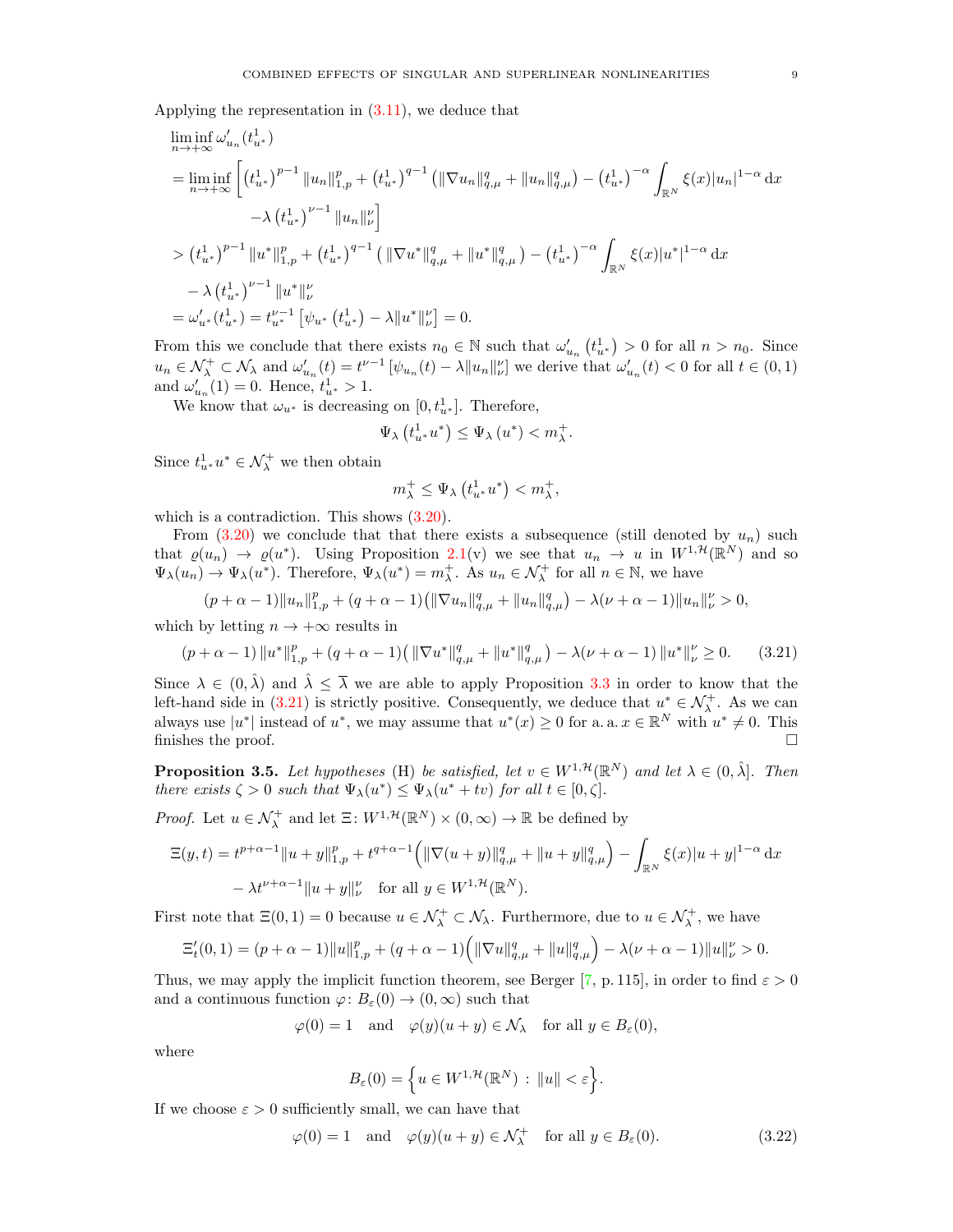Now we introduce the function  $\eta_v : [0, +\infty) \to \mathbb{R}$  given by

$$
\eta_{\nu}(t) = (p-1) \|u^* + tv\|_{1,p}^p + (q-1) \left( \|\nabla u^* + t\nabla v\|_{q,\mu}^q + \|u^* + tv\|_{q,\mu}^q \right) + \alpha \int_{\mathbb{R}^N} \xi(x) |u^* + tv|^{1-\alpha} dx - \lambda(\nu - 1) \|u^* + tv\|_{\nu}^{\nu}.
$$
\n(3.23)

Since  $u^*$  belongs to both  $\mathcal{N}^+_\lambda$  and  $\mathcal{N}_\lambda$  we obtain

$$
\alpha \int_{\mathbb{R}^N} \xi(x) \left| u^* \right|^{1-\alpha} \, \mathrm{d}x = \alpha \left\| u^* \right\|_{1,p}^p + \alpha \left( \left\| \nabla u^* \right\|_{q,\mu}^q + \left\| u^* \right\|_{q,\mu}^q \right) - \lambda \alpha \left\| u^* \right\|_{\nu}^p \tag{3.24}
$$

and

$$
(p + \alpha - 1) \|u^*\|_{1,p}^p + (q + \alpha - 1) \left( \|\nabla u^*\|_{q,\mu}^q + \|u^*\|_{q,\mu}^q \right) - \lambda(\nu + \alpha - 1) \|u^*\|_{\nu}^p > 0. \tag{3.25}
$$

From [\(3.23\)](#page-9-0), [\(3.24\)](#page-9-1) and [\(3.25\)](#page-9-2) we conclude that  $\eta_v(0) > 0$  and due to the continuity of  $\eta_v : [0, +\infty) \to \mathbb{R}$  there exists  $\zeta_0 > 0$  such that

<span id="page-9-3"></span><span id="page-9-2"></span><span id="page-9-1"></span><span id="page-9-0"></span>
$$
\eta_v(t) > 0 \quad \text{for all } t \in [0, \zeta_0].
$$

From the first part of the proof, see [\(3.22\)](#page-8-1), we know that for every  $t \in [0, \zeta_0]$  there exists  $\varphi(t) > 0$ such that

$$
\varphi(t) (u^* + tv) \in \mathcal{N}_{\lambda}^+
$$
 and  $\varphi(t) \to 1$  as  $t \to 0^+$ . (3.26)

Furthermore, Proposition [3.4](#page-5-2) implies that

$$
m^+_{\lambda} = \Psi_{\lambda} (u^*) \leq \Psi_{\lambda} (\varphi(t) (u^* + tv)) \quad \text{ for all } t \in [0, \zeta_0].
$$

Using this fact and [\(3.26\)](#page-9-3) there exists  $\zeta \in (0, \zeta_0]$  sufficiently small such that

 $m_{\lambda}^{+} = \Psi_{\lambda} (u^{*}) \leq \Psi_{\lambda} (u^{*} + tv)$  for all  $t \in [0, \zeta]$ .

This follows from the fact that  $\omega''_{u^*}(1) > 0$  and its continuity in t which gives  $\omega''_{u^*+tv}(1) > 0$  for  $t \in [0, \zeta]$  with  $\zeta \in (0, \zeta_0]$ . The proof is finished.

Now we are in the position to show that  $u^*$  is indeed a nontrivial weak solution of problem [\(1.3\)](#page-0-2) with negative energy.

<span id="page-9-4"></span>**Proposition 3.6.** Let hypotheses (H) be satisfied and let  $\lambda \in (0, \hat{\lambda}]$ . Then  $u^*$  is a weak solution of problem [\(1.3\)](#page-0-2) such that  $\Psi_{\lambda}(u^{*}) < 0$ .

*Proof.* From Proposition [3.4](#page-5-2) we already know that  $u^* \geq 0$  for a. a.  $x \in \mathbb{R}^N$  and  $\Psi_{\lambda}(u^*) < 0$ . We claim that  $u^* > 0$  for a. a.  $x \in \mathbb{R}^N$ . Suppose this is not the case and assume that there exists a set C of positive measure such that  $u^* = 0$  in C. Let  $v \in W^{1,\mathcal{H}}(\mathbb{R}^N)$ ,  $v > 0$ , and let  $t \in (0,\zeta)$ (see Proposition [3.5\)](#page-8-2) small enough such that  $(u^* + tv)^{1-\alpha} > (u^*)^{1-\alpha}$  a.e. in  $\mathbb{R}^N \setminus C$ . Therefore, from Proposition [3.5](#page-8-2) we get

$$
0 \leq \frac{\Psi_{\lambda}(u^* + tv) - \Psi_{\lambda}(u^*)}{t} \n= \frac{1}{p} \frac{\|u^* + tv\|_{1,p}^p - \|u^*\|_{1,p}^p}{t} + \frac{1}{q} \frac{\|\nabla(u^* + tv)\|_{q,\mu}^q - \|\nabla u^*\|_{q,\mu}^q}{t} + \frac{1}{q} \frac{\|u^* + tv\|_{q,\mu}^q - \|u^*\|_{q,\mu}^q}{t} \n- \frac{1}{(1-\alpha)t^{\alpha}} \int_C \xi(x)v^{1-\alpha} dx - \frac{1}{1-\alpha} \int_{\mathbb{R}^N \backslash C} \xi(x) \frac{(u^* + tv)^{1-\alpha} - (u^*)^{1-\alpha}}{t} dx \n- \frac{\lambda}{\nu} \frac{\|u^* + tv\|_{\nu}^{\nu} - \|u^*\|_{\nu}^{\nu}}{t} \n< \frac{1}{p} \frac{\|u^* + tv\|_{1,p}^p - \|u^*\|_{1,p}^p}{t} + \frac{1}{q} \frac{\|\nabla(u^* + tv)\|_{q,\mu}^q - \|\nabla u^*\|_{q,\mu}^q}{t} + \frac{1}{q} \frac{\|u^* + tv\|_{q,\mu}^q - \|u^*\|_{q,\mu}^q}{t} \n- \frac{1}{(1-\alpha)t^{\alpha}} \int_C \xi(x)v^{1-\alpha} dx - \frac{\lambda}{\nu} \frac{\|u^* + tv\|_{\nu}^{\nu} - \|u^*\|_{\nu}^p}{t}.
$$

Hence

$$
0 \le \frac{\Psi_{\lambda}(u^* + tv) - \Psi_{\lambda}(u^*)}{t} \to -\infty \quad \text{as } t \to 0^+,
$$

which is a contradiction. Therefore,  $u^* > 0$  a.e. in  $\mathbb{R}^N$ .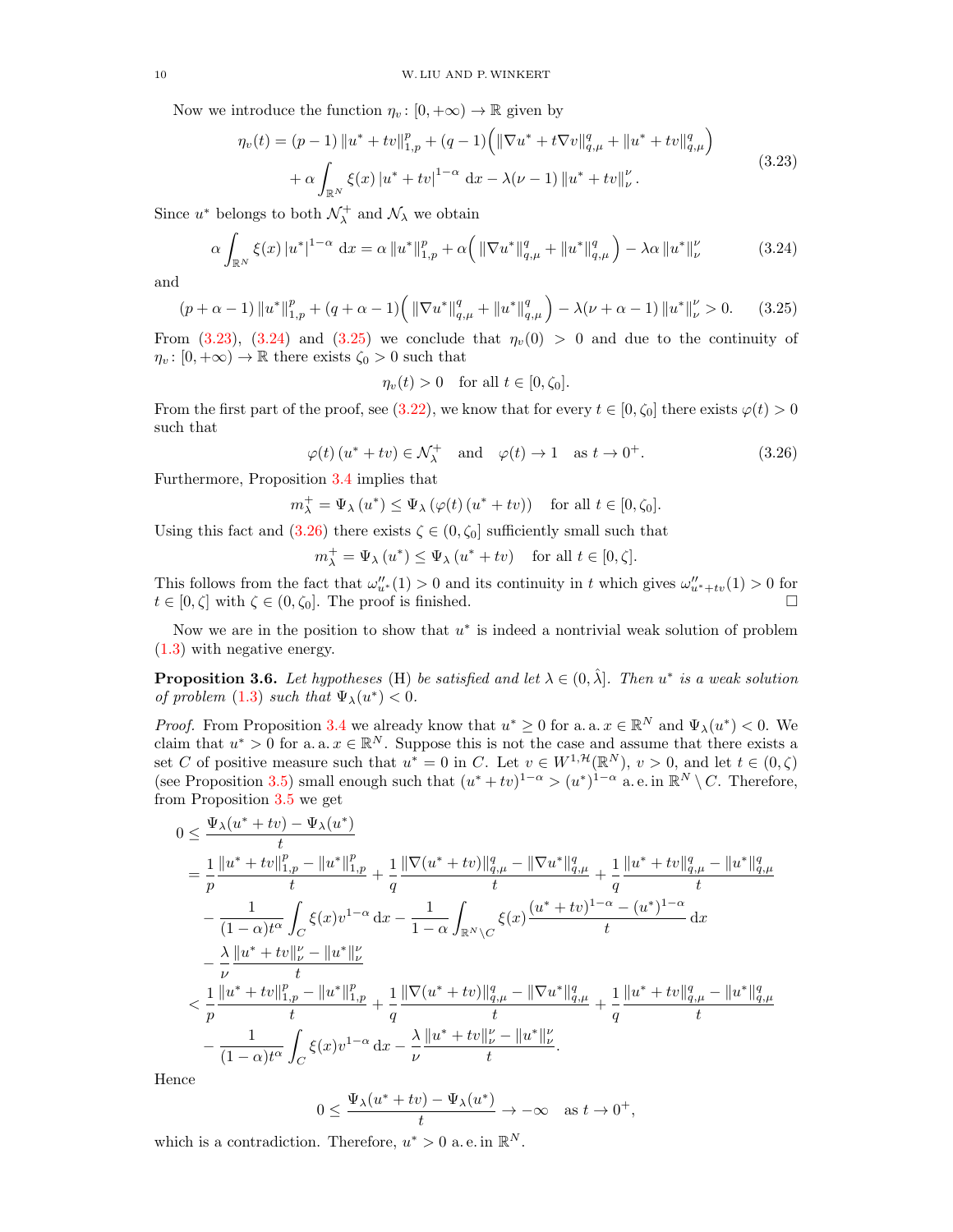Next, we will show that

<span id="page-10-2"></span><span id="page-10-1"></span>
$$
\xi(\cdot)(u^*)^{-\alpha}v \in L^1(\mathbb{R}^N) \quad \text{for all } v \in W^{1,\mathcal{H}}(\mathbb{R}^N)
$$
\n(3.27)

and

$$
\int_{\mathbb{R}^N} \left( |\nabla u^*|^{p-2} \nabla u^* + \mu(x) |\nabla u^*|^{q-2} \nabla u^* \right) \cdot \nabla v \, dx + \int_{\mathbb{R}^N} \left( (u^*)^{p-1} + \mu(x) (u^*)^{q-1} \right) v \, dx
$$
\n
$$
\geqslant \int_{\mathbb{R}^N} \xi(x) (u^*)^{-\alpha} v \, dx + \lambda \int_{\mathbb{R}^N} (u^*)^{\nu-1} v \, dx \quad \text{for all } v \in W^{1, \mathcal{H}}(\mathbb{R}^N) \text{ with } v \geq 0.
$$
\n(3.28)

Let  $v \in W^{1,\mathcal{H}}(\mathbb{R}^N)$ ,  $v \ge 0$  and choose a decreasing sequence  $\{t_n\}_{n \in \mathbb{N}} \subseteq (0,1]$  such that  $\lim_{n \to \infty} t_n =$ 0. For  $n \in \mathbb{N}$ , the functions

$$
f_n(x) = \xi(x) \frac{(u^*(x) + t_n v(x))^{1-\alpha} - u^*(x)^{1-\alpha}}{t_n}
$$

are measurable, nonnegative and it holds

$$
\lim_{n \to \infty} f_n(x) = (1 - \alpha) \xi(x) u^*(x)^{-\alpha} v(x) \quad \text{for a. a. } x \in \mathbb{R}^N.
$$

Applying Fatou's lemma yields

<span id="page-10-0"></span>
$$
\int_{\mathbb{R}^N} \xi(x) \left(u^*\right)^{-\alpha} v \, \mathrm{d}x \le \frac{1}{1-\alpha} \liminf_{n \to \infty} \int_{\mathbb{R}^N} f_n \, \mathrm{d}x. \tag{3.29}
$$

Using again Proposition [3.5](#page-8-2) one has for  $n \in \mathbb{N}$  large enough

$$
\begin{split} 0 &\leq \frac{\Psi_{\lambda}(u^*+t_nv)-\Psi_{\lambda}(u^*)}{t_n} \\ &=\frac{1}{p}\frac{\|u^*+t_nv\|_{1,p}^p-\|u^*\|_{1,p}^p}{t_n}+\frac{1}{q}\frac{\|\nabla(u^*+t_nv)\|_{q,\mu}^q-\|\nabla u^*\|_{q,\mu}^q}{t_n}+\frac{1}{q}\frac{\|u^*+t_nv\|_{q,\mu}^q-\|u^*\|_{q,\mu}^q}{t_n} \\ &-\frac{1}{1-\alpha}\int_{\mathbb{R}^N}f_n\,\mathrm{d} x-\frac{\lambda}{\nu}\frac{\|u^*+t_nv\|_{\nu}^{\nu}-\|u^*\|_{\nu}^{\nu}}{t_n}. \end{split}
$$

Passing to the limit as  $n \to \infty$  and applying [\(3.29\)](#page-10-0) we obtain first [\(3.27\)](#page-10-1) and it also follows [\(3.28\)](#page-10-2). We point out that it is sufficient to show [\(3.27\)](#page-10-1) for nonnegative  $v \in W^{1, \mathcal{H}}(\mathbb{R}^N)$ .

Now, we can conclude that  $u^*$  is a weak solution of  $(1.3)$ , see, for example, Farkas-Winkert [\[18,](#page-13-16) Proof of Theorem 1.1] for the full calculation. We skip these long calculations as it is quite standard.

Now we are interested in a second nontrivial solution of  $(1.3)$  by applying the manifold  $\mathcal{N}_{\lambda}^-$ .

<span id="page-10-5"></span>**Proposition 3.7.** Let hypotheses (H) be satisfied. Then there exists  $\lambda^* \in (0, \hat{\lambda}]$  such that  $\Psi_{\lambda}|_{\mathcal{N}_{\lambda}^{-}}>0$  for all  $\lambda \in (0,\lambda^{*}].$ 

*Proof.* First note that  $\mathcal{N}_{\lambda}^- \neq \emptyset$  by Proposition [3.4](#page-5-2) and so we can pick  $u \in \mathcal{N}_{\lambda}^-$ . Applying the continuous embedding  $W^{1,p}(\mathbb{R}^N) \to L^p(\mathbb{R}^N)$  and the definition of the manifold  $\mathcal{N}_{\lambda}^-$  it is easy to see that

$$
\lambda(\nu + \alpha - 1)c_9^{\nu}||u||_{1,p}^{\nu} \ge \lambda(\nu + \alpha - 1)||u||_{\nu}^{\nu}
$$
  
> 
$$
(p + \alpha - 1)||u||_{1,p}^p + (q + \alpha - 1)(||\nabla u||_{q,\mu}^q + ||u||_{q,\mu}^q)
$$
  

$$
\ge (p + \alpha - 1)||u||_{1,p}^p
$$

for some  $c_9 > 0$  which gives

<span id="page-10-4"></span>
$$
||u||_{1,p} \ge \left[\frac{p+\alpha-1}{\lambda c_9^{\nu}(\nu+\alpha-1)}\right]^{\frac{1}{\nu-p}}.
$$
\n(3.30)

Let us now suppose that the assertion of the proposition is not true. Then there exists  $u\in \mathcal{N}_\lambda^-$  such that  $\Psi_\lambda(u)\leq 0,$  which means,

<span id="page-10-3"></span>
$$
\frac{1}{p}||u||_{1,p}^p + \frac{1}{q} (||\nabla u||_{q,\mu}^q + ||u||_{q,\mu}^q) - \frac{1}{1-\alpha} \int_{\mathbb{R}^N} \xi(x)|u|^{1-\alpha} \, \mathrm{d}x - \frac{\lambda}{\nu} ||u||_{\nu}^p \le 0. \tag{3.31}
$$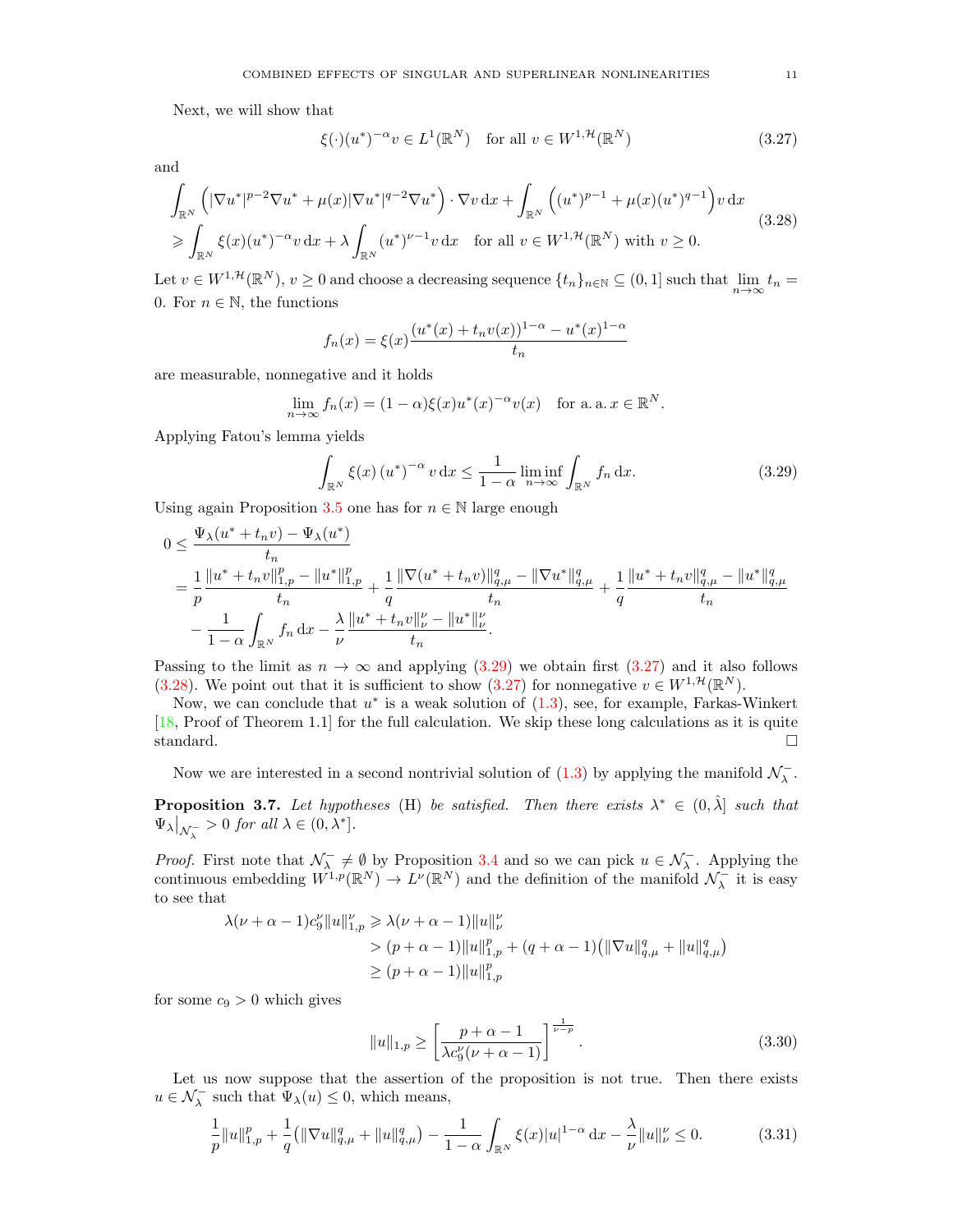On the other hand, as  $\mathcal{N}_{\lambda}^{-} \subseteq \mathcal{N}_{\lambda}$ , we obtain

<span id="page-11-0"></span>
$$
\frac{1}{q}(\|\nabla u\|_{q,\mu}^q + \|u\|_{q,\mu}^q) = \frac{1}{q} \int_{\mathbb{R}^N} \xi(x)|u|^{1-\alpha} \, \mathrm{d}x + \frac{\lambda}{q} \|u\|_{\nu}^p - \frac{1}{q} \|u\|_{1,p}^p. \tag{3.32}
$$

Now we can use  $(3.32)$  in  $(3.31)$  which results in

$$
\left(\frac{1}{p} - \frac{1}{q}\right) \|u\|_{1,p}^p + \left(\frac{1}{q} - \frac{1}{1-\alpha}\right) \int_{\mathbb{R}^N} \xi(x)|u|^{1-\alpha} \, \mathrm{d}x + \lambda \left(\frac{1}{q} - \frac{1}{\nu}\right) \|u\|_{\nu}^p \le 0.
$$

Since  $p < q < \nu$  and by applying hypothesis (H)(ii) we derive from the inequality above that

$$
\frac{q-p}{pq}||u||_{1,p}^p \le \frac{q+\alpha-1}{q(1-\alpha)} \int_{\mathbb{R}^N} \xi(x)|u|^{1-\alpha} dx \le \frac{q+\alpha-1}{q(1-\alpha)}c_{10}||u||_{1,p}^{1-\alpha}
$$

for some  $c_{10} > 0$ . Hence,

<span id="page-11-1"></span>
$$
||u||_{1,p} \le c_{11} \tag{3.33}
$$

for some  $c_{11} > 0$ . Using  $(3.33)$  in  $(3.30)$  then yields

$$
0 < \frac{c_{12}}{c_{11}} \le \lambda^{\frac{1}{\nu - p}} \quad \text{with} \quad c_{12} = \left[ \frac{p + \alpha - 1}{c_9^{\nu}(\nu + \alpha - 1)} \right]^{\frac{1}{\nu - p}} > 0.
$$

Letting  $\lambda \to 0^+$  gives a contradiction as  $1 < p < \nu$ . Therefore, there exists  $\lambda^* \in (0, \hat{\lambda}]$  such that  $\Psi_{\lambda}\big|_{\mathcal{N}_{\lambda}^-}>0$  for all  $\lambda\in(0,\lambda^*$ ].

Now we minimize  $\Psi_\lambda$  on the manifold  $\mathcal{N}_\lambda^-$ . To this end, let  $m_\lambda^- = \inf_{\mathcal{N}_\lambda^-} \Psi_\lambda$ .

<span id="page-11-4"></span>**Proposition 3.8.** Let hypotheses (H) be satisfied and let  $\lambda \in (0, \lambda^*]$ . Then there exists  $v^* \in \mathcal{N}_{\lambda}^$ with  $v^* \geq 0$  such that  $m_{\lambda}^- = \Psi_{\lambda}(v^*) > 0$ .

*Proof.* For  $v \in \mathcal{N}_{\lambda}^- \neq \emptyset$ , using the embedding  $W^{1,p}(\mathbb{R}^N) \hookrightarrow L^{\nu}(\mathbb{R}^N)$ , we obtain

$$
\lambda(\nu+\alpha-1) \|v\|_{\nu}^{\nu} \ge (p+\alpha-1) \|v\|_{1,p}^p \ge (p+\alpha-1) \frac{1}{c_9^p} \|v\|_{\nu}^p
$$

for  $c_9 > 0$ , see the proof of Proposition [3.7.](#page-10-5) Therefore,

<span id="page-11-2"></span>
$$
||v||_{\nu} \ge \left[\frac{p+\alpha-1}{\lambda c_9^p(\nu+\alpha-1)}\right]^{\frac{1}{\nu-p}}.
$$
\n(3.34)

Let  $\{v_n\}_{n\in\mathbb{N}}\subset\mathcal{N}_\lambda\subset\mathcal{N}_\lambda$  be a minimizing sequence. From Proposition [3.1](#page-3-4) we know that  ${v_n}_{n\in\mathbb{N}}\subset W^{1,\mathcal{H}}(\mathbb{R}^N)$  is bounded. So, we may assume that

$$
v_n \rightharpoonup v^*
$$
 in  $W^{1,\mathcal{H}}(\mathbb{R}^N)$   $v_n \rightharpoonup v^*$  in  $L^{\nu}_{loc}(\mathbb{R}^N)$  and  $v_n \rightharpoonup v^*$  a.e. in  $\mathbb{R}^N$ ,

due to [\(2.1\)](#page-2-1). Note that  $v^* \neq 0$  by [\(3.34\)](#page-11-2). Now we can use the point  $t_{v^*}^2 > 0$  (see [\(3.11\)](#page-6-1)) for which we have

$$
\psi_{v^*}(t_{v^*}^2) = \lambda \|v^*\|_{\nu}^{\nu} \text{ and } \psi_{v^*}'(t_{v^*}^2) < 0.
$$

Note that in the proof of Proposition [3.4](#page-5-2) we showed that  $t^2_{v^*}v^* \in \mathcal{N}_{\lambda}^-$ .

We are going to prove that  $\lim_{n\to+\infty}\varrho(v_n)=\varrho(v^*)$  for a subsequence (still denoted by  $v_n$ ). Suppose this is not true, then we have for a subsequence if necessary that

$$
\Psi_{\lambda}\left(t_{v^*}^2v^*\right) < \lim_{n \to \infty} \Psi_{\lambda}\left(t_{v^*}^2v_n\right).
$$

Note that  $\Psi_{\lambda}(t_v^2, v_n) \leq \Psi_{\lambda}(v_n)$  since it is the global maximum because of  $\omega_{v_n}''(1) < 0$ . Using this along with  $t_{v^*}^2 v^* \in \mathcal{N}_{\lambda}^-$  it follows

<span id="page-11-3"></span>
$$
m_{\lambda}^- \leq \Psi_{\lambda}(t_{v^*}^2 v^*) < m_{\lambda}^-,
$$

a contradiction. Hence, for a subsequence, we have  $\lim_{n\to+\infty} \varrho(v_n) = \varrho(v^*)$  and since the integrand corresponding to the modular function  $\varrho(\cdot)$  is uniformly convex, this implies  $\varrho(\frac{v_n-v^*}{2})$  $\frac{-v^{*}}{2}$ )  $\to 0$ . Then Proposition [2.1\(](#page-3-3)v) implies that  $v_n \to v^*$  in  $W^{1,\mathcal{H}}(\mathbb{R}^N)$  and the continuity of  $\Psi_\lambda$  gives  $\Psi_{\lambda}(v_n) \to \Psi_{\lambda}(v^*)$  and so  $\Psi_{\lambda}(v^*) = m_{\lambda}^-$ .

Because of  $v_n \in \mathcal{N}_{\lambda}^-$  for all  $n \in \mathbb{N}$ , we have the inequality

$$
(p+\alpha-1)\|v_n\|_{1,p}^p + (q+\alpha-1)\left(\|\nabla v_n\|_{q,\mu}^q + \|v_n\|_{q,\mu}^q\right) - \lambda(\nu+\alpha-1)\|v_n\|_{\nu}^{\nu} < 0,\tag{3.35}
$$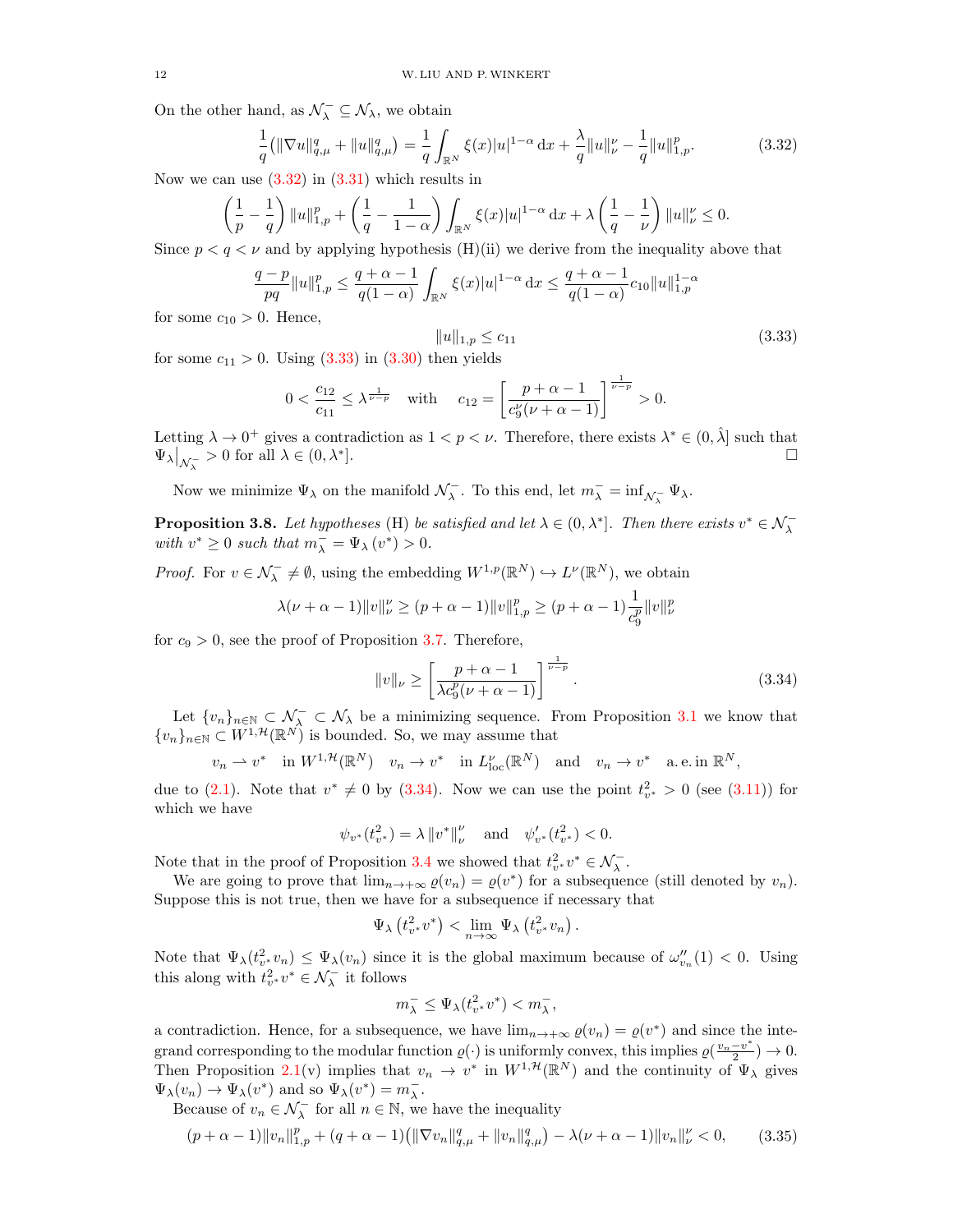Passing to the limit [\(3.35\)](#page-11-3) as  $n \to +\infty$  we get

$$
(p+\alpha-1)\|v^*\|_{1,p}^p+(q+\alpha-1)\left(\|\nabla v^*\|_{q,\mu}^q+\|v^*\|_{q,\mu}^q\right)-\lambda(\nu+\alpha-1)\|v^*\|_{\nu}^{\nu}\leq 0.
$$

Taking Proposition [3.3](#page-4-7) into account, we conclude that  $v^* \in \mathcal{N}_{\lambda}$ . Since the treatment also works for  $|v^*|$  instead of  $v^*$ , we may assume that  $v^*(x) \geq 0$  for a. a.  $x \in \mathbb{R}^N$  such that  $v^* \neq 0$ . Proposition [3.7](#page-10-5) finally shows that  $m_{\lambda}^{-}>0$ .  $\lambda > 0.$ 

Now we obtain a second weak solution of problem [\(1.3\)](#page-0-2).

<span id="page-12-1"></span>**Proposition 3.9.** Let hypotheses (H) be satisfied and let  $\lambda \in (0, \lambda^*]$ . Then  $v^*$  is a weak solution of problem [\(1.3\)](#page-0-2) such that  $\Psi_{\lambda}(v^*) > 0$ .

*Proof.* As in the proof of Proposition [3.5](#page-8-2) replacing  $u^*$  by  $v^*$  in the definition of  $\eta_v$  we can prove that for every  $t \in [0, \zeta_0]$  there exists  $\varphi(t) > 0$  such that

<span id="page-12-0"></span>
$$
\varphi(t) (v^* + tv) \in \mathcal{N}_{\lambda}^-
$$
 and  $\varphi(t) \to 1$  as  $t \to 0^+$ .

Applying Proposition [3.8](#page-11-4) gives

$$
m_{\lambda}^- = \Psi_{\lambda}(v^*) \le \Psi_{\lambda}(\varphi(t)(v^* + tv)) \quad \text{for all } t \in [0, \zeta_0].
$$
 (3.36)

Let us prove that  $v^* > 0$  for a.a.  $x \in \mathbb{R}^N$ . Suppose there is a set C with positive measure such that  $v^* = 0$  in C. Choosing  $v \in W^{1, \mathcal{H}}(\mathbb{R}^N)$  with  $v > 0$  and let  $t \in (0, \zeta_0)$ , see  $(3.36)$ , we have  $(\varphi(t)(v^*+tv))^{1-\alpha} > (\varphi(t)v^*)^{1-\alpha}$  a. e. in  $\mathbb{R}^N \setminus C$ . From  $(3.36)$  and since  $\omega_{v^*}(1)$  is the global maximum which implies  $\Psi_{\lambda}(v^*) = \omega_{v^*}(1) \ge \omega_{v^*}(\varphi(t)) = \Psi_{\lambda}(\varphi(t)v^*)$ , we then obtain

$$
0 \leq \frac{\Psi_{\lambda}(\varphi(t)(v^* + tv)) - \Psi_{\lambda}(v^*)}{t} \n\leq \frac{\Psi_{\lambda}(\varphi(t)(v^* + tv)) - \Psi_{\lambda}(\varphi(t)v^*)}{t} \n= \frac{1}{p} \frac{\|\varphi(t)(v^* + tv)\|_{1,p}^p - \|\varphi(t)v^*\|_{1,p}^p}{t} + \frac{1}{q} \frac{\|\nabla(\varphi(t)(v^* + tv))\|_{q,\mu}^q - \|\nabla(\varphi(t)v^*)\|_{q,\mu}^q}{t} \n+ \frac{1}{q} \frac{\|\varphi(t)(v^* + tv)\|_{q,\mu}^q - \|\varphi(t)v^*\|_{q,\mu}^q}{t} - \frac{\varphi(t)^{1-\alpha}}{(1-\alpha)t^{\alpha}} \int_C \xi(x)h^{1-\alpha} dx \n- \frac{1}{1-\alpha} \int_{\mathbb{R}^N \backslash C} \xi(x) \frac{(\varphi(t)(v^* + tv))^{1-\alpha} - (\varphi(t)v^*)^{1-\alpha}}{t} dx - \frac{\lambda}{\nu} \frac{\|\varphi(t)(v^* + tv)\|_{\nu}^{\nu} - \|\varphi(t)v^*\|_{\nu}^{\nu}}{t} \n< \frac{1}{p} \frac{\|\varphi(t)(v^* + tv)\|_{1,p}^p - \|\varphi(t)v^*\|_{1,p}^p}{t} + \frac{1}{q} \frac{\|\nabla(\varphi(t)(v^* + tv))\|_{q,\mu}^q - \|\nabla(\varphi(t)v^*)\|_{q,\mu}^q}{t} \n+ \frac{1}{q} \frac{\|\varphi(t)(v^* + tv)\|_{q,\mu}^q - \|\varphi(t)v^*\|_{q,\mu}^q}{t} - \frac{\varphi(t)^{1-\alpha}}{(1-\alpha)t^{\alpha}} \int_C \xi(x)h^{1-\alpha} dx \n- \frac{\lambda}{\nu} \frac{\|\varphi(t)(v^* + tv)\|_{\nu}^{\nu} - \|\varphi(t)v^*\|_{\nu}^{\nu}}{t}.
$$

From the considerations above we see that

$$
0 \le \frac{\Psi_\lambda(\varphi(t)(v^*+tv))-\Psi_\lambda(\varphi(t)v^*)}{t} \to -\infty \quad \text{as } t \to 0^+,
$$

which is a contradiction. This shows that  $v^* > 0$  a.e. in  $\mathbb{R}^N$ .

The rest of the proof is similar to the one of Proposition [3.6.](#page-9-4) Note that  $(3.27)$  and  $(3.28)$  can be proven similarly using again [\(3.36\)](#page-12-0) and the inequality  $\omega_{v^*}(1) \geq \omega_{v^*}(\varphi(t))$  along with  $v^* > 0$ . From Proposition [3.8](#page-11-4) we know that  $\Psi_{\lambda}(v^*)$  $) > 0.$ 

Finally, the proof of Theorem [1.1](#page-1-1) is now a direct consequence of Propositions [3.6](#page-9-4) and [3.9.](#page-12-1)

### **ACKNOWLEDGMENT**

W. Liu was supported by the NNSF of China (Grant No. 11961030).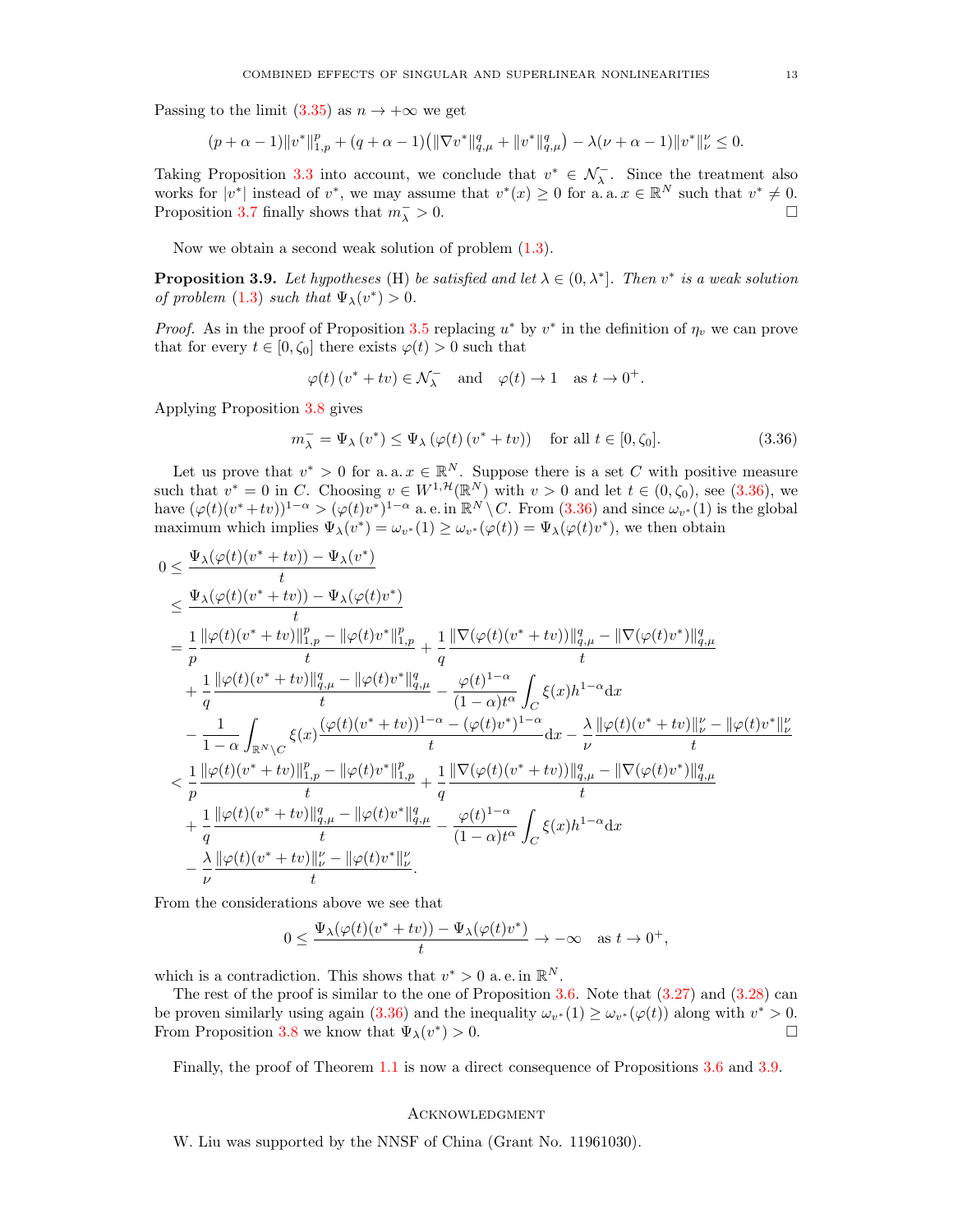#### 14 W. LIU AND P.WINKERT

### **REFERENCES**

- <span id="page-13-0"></span>[1] A. Bahrouni, V.D. Rădulescu, D.D. Repovš, *Double phase transonic flow problems with variable growth:* nonlinear patterns and stationary waves, Nonlinearity 32 (2019), no. 7, 2481–2495.
- <span id="page-13-18"></span>[2] A. Bahrouni, V.D. Rădulescu, P. Winkert, *Double phase problems with variable growth and convection for* the Baouendi-Grushin operator, Z. Angew. Math. Phys. 71 (2020), no. 6, Paper No. 183, 15 pp.
- <span id="page-13-19"></span>[3] G. Barletta, E. Tornatore, Elliptic problems with convection terms in Orlicz spaces, J. Math. Anal. Appl. 495 (2021), no. 2, 124779, 28 pp.
- <span id="page-13-3"></span>[4] P. Baroni, M. Colombo, G. Mingione, Harnack inequalities for double phase functionals, Nonlinear Anal. 121 (2015), 206–222.
- <span id="page-13-4"></span>[5] P. Baroni, M. Colombo, G. Mingione, Regularity for general functionals with double phase, Calc. Var. Partial Differential Equations 57 (2018), no. 2, Art. 62, 48 pp.
- <span id="page-13-1"></span>[6] V. Benci, P. D'Avenia, D. Fortunato, L. Pisani, Solitons in several space dimensions: Derrick's problem and infinitely many solutions, Arch. Ration. Mech. Anal. 154 (2000), no. 4, 297–324.
- <span id="page-13-33"></span>[7] M. Berger, "Nonlinearity and functional analysis", Academic Press, New York-London, 1977.
- <span id="page-13-5"></span>[8] S.-S. Byun, J. Oh, *Regularity results for generalized double phase functionals*, Anal. PDE 13 (2020), no. 5, 1269–1300.
- <span id="page-13-15"></span>[9] Z.-Y. Chen, B. Ge, W.-S. Yuan, X.-F. Cao, Existence of solution for double-phase problem with singular weights, Adv. Math. Phys. 2020 (2020), Art. ID 5376013, 7 pp.
- <span id="page-13-2"></span>[10] L. Cherfils, Y. Il'yasov, On the stationary solutions of generalized reaction diffusion equations with  $p\&q$ -Laplacian, Commun. Pure Appl. Anal. 4 (2005), no. 1, 9–22.
- <span id="page-13-20"></span>[11] F. Colasuonno, M. Squassina, Eigenvalues for double phase variational integrals, Ann. Mat. Pura Appl. (4) 195 (2016), no. 6, 1917–1959.
- <span id="page-13-6"></span>[12] M. Colombo, G. Mingione, Bounded minimisers of double phase variational integrals, Arch. Ration. Mech. Anal. 218 (2015), no. 1, 219–273.
- <span id="page-13-7"></span>[13] M. Colombo, G. Mingione, Regularity for double phase variational problems, Arch. Ration. Mech. Anal. 215 (2015), no. 2, 443–496.
- <span id="page-13-32"></span>[14] A. Crespo-Blanco, L. Gasiński, P. Harjulehto, P. Winkert, A new class of double phase variable exponent problems: Existence and uniqueness, https://arxiv.org/abs/2103.08928.
- <span id="page-13-8"></span>[15] C. De Filippis, G. Palatucci, Hölder regularity for nonlocal double phase equations, J. Differential Equations 267 (2019), no. 1, 547–586.
- <span id="page-13-21"></span>[16] S. El Manouni, G. Marino, P. Winkert, Existence results for double phase problems depending on Robin and Steklov eigenvalues for the p-Laplacian, Adv. Nonlinear Anal. 11 (2022), no. 1, 304–320.
- <span id="page-13-17"></span>[17] C. Farkas, A. Fiscella, P. Winkert, Singular Finsler double phase problems with nonlinear boundary condition, Adv. Nonlinear Stud., https://doi.org/10.1515/ans-2021-2143.
- <span id="page-13-16"></span>[18] C. Farkas, P. Winkert, An existence result for singular Finsler double phase problems, J. Differential Equations 286 (2021), 455–473.
- <span id="page-13-22"></span>[19] L. Gasinski, N.S. Papageorgiou, Constant sign and nodal solutions for superlinear double phase problems, Adv. Calc. Var. 14 (2021), no. 4, 613–626.
- <span id="page-13-23"></span>[20] L. Gasiński, P. Winkert, Constant sign solutions for double phase problems with superlinear nonlinearity, Nonlinear Anal. 195 (2020), 111739, 9 pp.
- <span id="page-13-24"></span>[21] L. Gasiński, P. Winkert, Existence and uniqueness results for double phase problems with convection term, J. Differential Equations 268 (2020), no. 8, 4183–4193.
- <span id="page-13-25"></span>[22] L. Gasinski, P. Winkert, Sign changing solution for a double phase problem with nonlinear boundary condition via the Nehari manifold, J. Differential Equations 274 (2021), 1037-1066.
- <span id="page-13-30"></span>[23] P. Harjulehto, P. Hästö, "Orlicz Spaces and Generalized Orlicz Spaces", Springer, Cham, 2019.
- <span id="page-13-26"></span>[24] W. Liu, G. Dai, Existence and multiplicity results for double phase problem, J. Differential Equations 265 (2018), no. 9, 4311–4334.
- <span id="page-13-29"></span>[25] W. Liu, G. Dai, *Multiplicity results for double phase problems in*  $\mathbb{R}^N$ , J. Math. Phys. **61** (2020), no. 9, Art. 091508, 20 pp.
- <span id="page-13-27"></span>[26] W. Liu, G. Dai, Three ground state solutions for double phase problem, J. Math. Phys. 59 (2018), no. 12, Art. 121503, 7 pp.
- <span id="page-13-14"></span>[27] W. Liu, G. Dai, N.S. Papageorgiou, P. Winkert, Existence of solutions for singular double phase problems via the Nehari manifold method, https://arxiv.org/abs/2101.00593.
- <span id="page-13-9"></span>[28] P. Marcellini, Regularity and existence of solutions of elliptic equations with p, q-growth conditions, J. Differential Equations 90 (1991), no. 1, 1–30.
- <span id="page-13-10"></span>[29] P. Marcellini, Regularity of minimizers of integrals of the calculus of variations with nonstandard growth conditions, Arch. Rational Mech. Anal. 105 (1989), no. 3, 267–284.
- <span id="page-13-28"></span>[30] G. Marino, P. Winkert, Existence and uniqueness of elliptic systems with double phase operators and convection terms, J. Math. Anal. Appl. 492 (2020), no. 1, 124423, 13 pp.
- <span id="page-13-31"></span>[31] J. Musielak, "Orlicz Spaces and Modular Spaces", Springer-Verlag, Berlin, 1983.
- <span id="page-13-12"></span>[32] Z. Nehari, Characteristic values associated with a class of non-linear second-order differential equations, Acta Math. 105 (1961), 141–175.
- <span id="page-13-13"></span>[33] Z. Nehari, On a class of nonlinear second-order differential equations, Trans. Amer. Math. Soc. 95 (1960), 101–123.
- <span id="page-13-11"></span>[34] J. Ok, Partial regularity for general systems of double phase type with continuous coefficients, Nonlinear Anal. 177 (2018), 673–698.